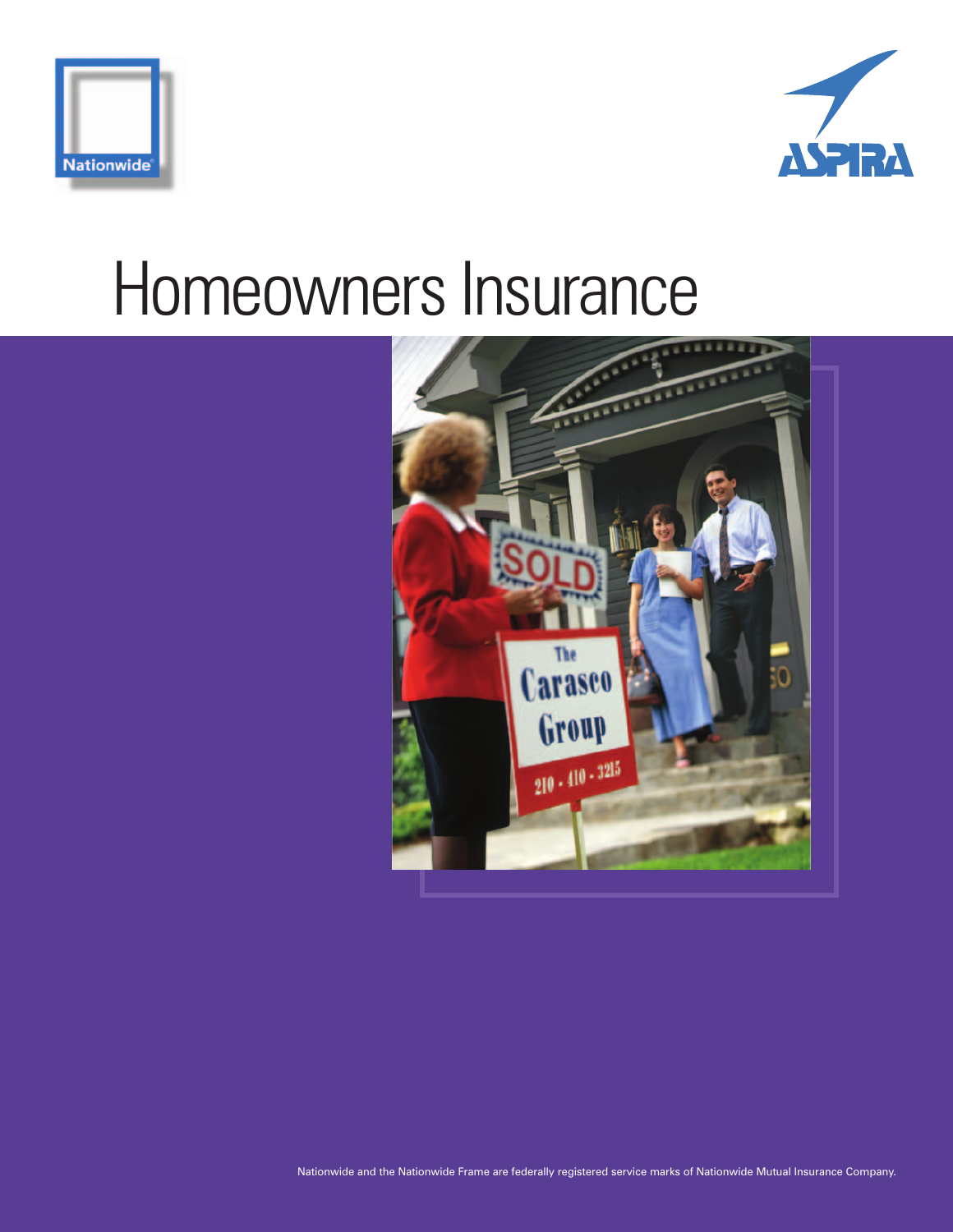**Facilitator's Guide**

## Homeowners Insurance

#### **Overview:**

The biggest investment that most families and individuals will make during their lives happens when they buy a home and realize "the American dream." A central part of the home-buying process is getting the right homeowners insurance. In fact, most lenders will not allow buyers to "close the deal" until the buyer proves that he or she has secured the right amount of homeowners insurance. However, during the complicated and costly process of buying a home, many people see insurance as just one more worry. This curriculum is designed to walk prospective and current homeowners through the steps to getting the best policy for their needs. A home is our greatest dream and greatest investment, and protecting this asset is one of the smartest financial decisions we can make.

This module focuses on getting the right insurance to protect new responsibilities, namely homeowners insurance.

#### **Overall Goal:**

To understand the function of Homeowners Insurance, what this type of insurance covers and how to shop for a policy.

The information contained in this curriculum is provided exclusively for instructional purposes. Insurance coverages, terms, and definitions are intended for informational purposes only and may vary in their applicability by state. The information provided by Nationwide Mutual Insurance Company does not in any way replace or otherwise alter the definitions and information contained in individual insurance policies. For information about actual Nationwide Insurance contract coverages, contact a licensed Nationwide Insurance representative.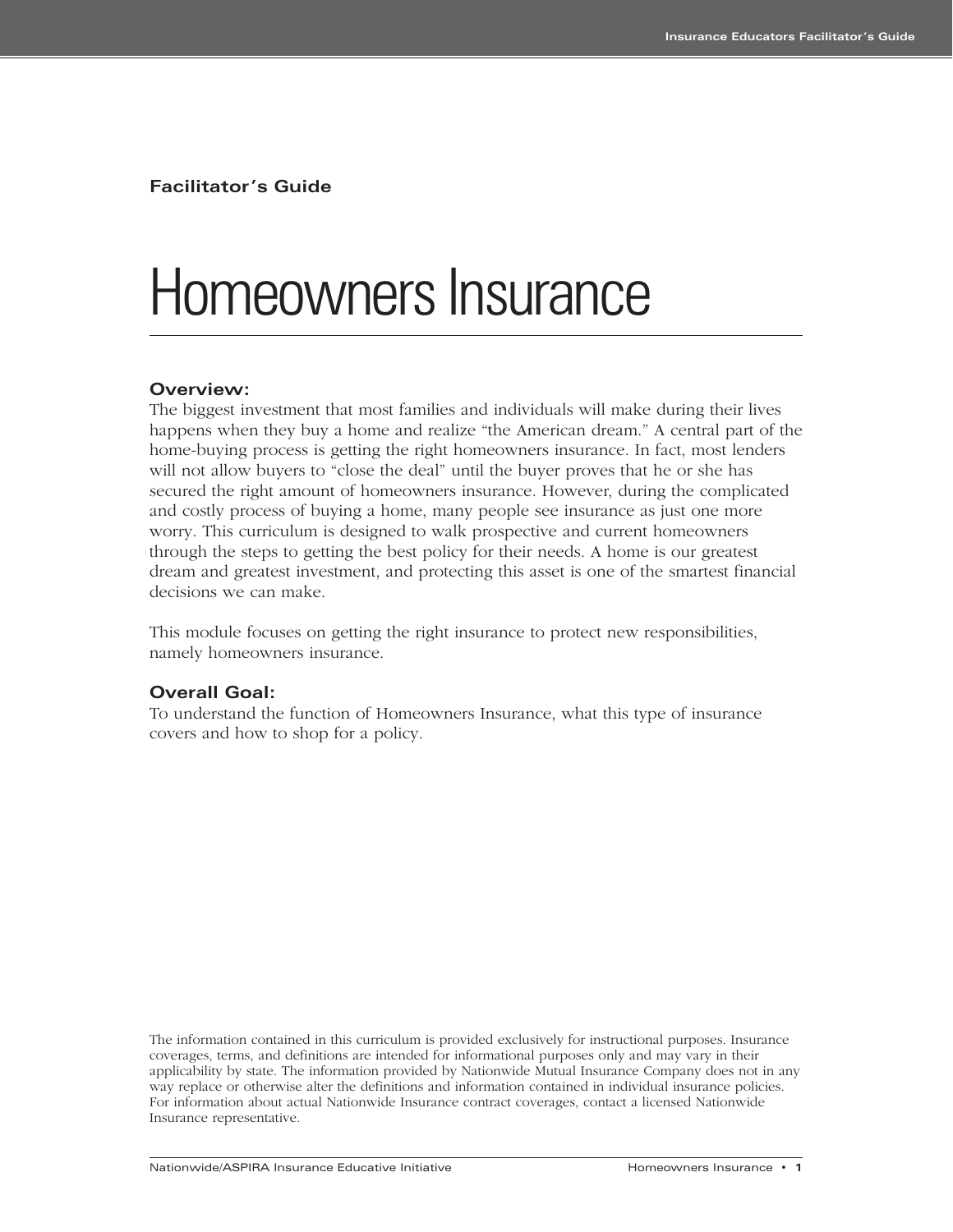## **Section activities at a glance:**

| <b>Activities</b>                                                            | Time       | <b>Objective</b>                                                                                                                                                                                              |  |  |  |
|------------------------------------------------------------------------------|------------|---------------------------------------------------------------------------------------------------------------------------------------------------------------------------------------------------------------|--|--|--|
| 1: Do I Really Need<br>Homeowners Insurance?                                 | 5 minutes  | This serves as an introduction to the<br>workshop. Pre-tests the participants'<br>understanding of what Homeowners<br>insurance covers.                                                                       |  |  |  |
| 2: What Does Homeowners<br><b>Insurance Cover?</b>                           | 10 minutes | • Describes what features are typically<br>offered as part of a policy, and<br>which are not. Reviews insurance<br>terminology.                                                                               |  |  |  |
| 3: Frequently Asked<br><b>Questions About</b><br><b>Homeowners Insurance</b> | 15 minutes | Allows participants to demonstrate<br>their knowledge of Homeowners<br>insurance in order to reinforce<br>learning.                                                                                           |  |  |  |
| 4: Steps to Making the<br><b>Most of Your Homeowners</b><br><b>Insurance</b> | 10 minutes | Advises participants on how to go<br>through the process of getting the<br>best policy for them.                                                                                                              |  |  |  |
| <b>5: Practice Shopping</b><br>for a Policy                                  | 20 minutes | • After taking a posttest, students can<br>practice shopping for quotes on line,<br>to get a feeling for the expected<br>cost. A guest speaker from the<br>insurance field can provide<br>additional insight. |  |  |  |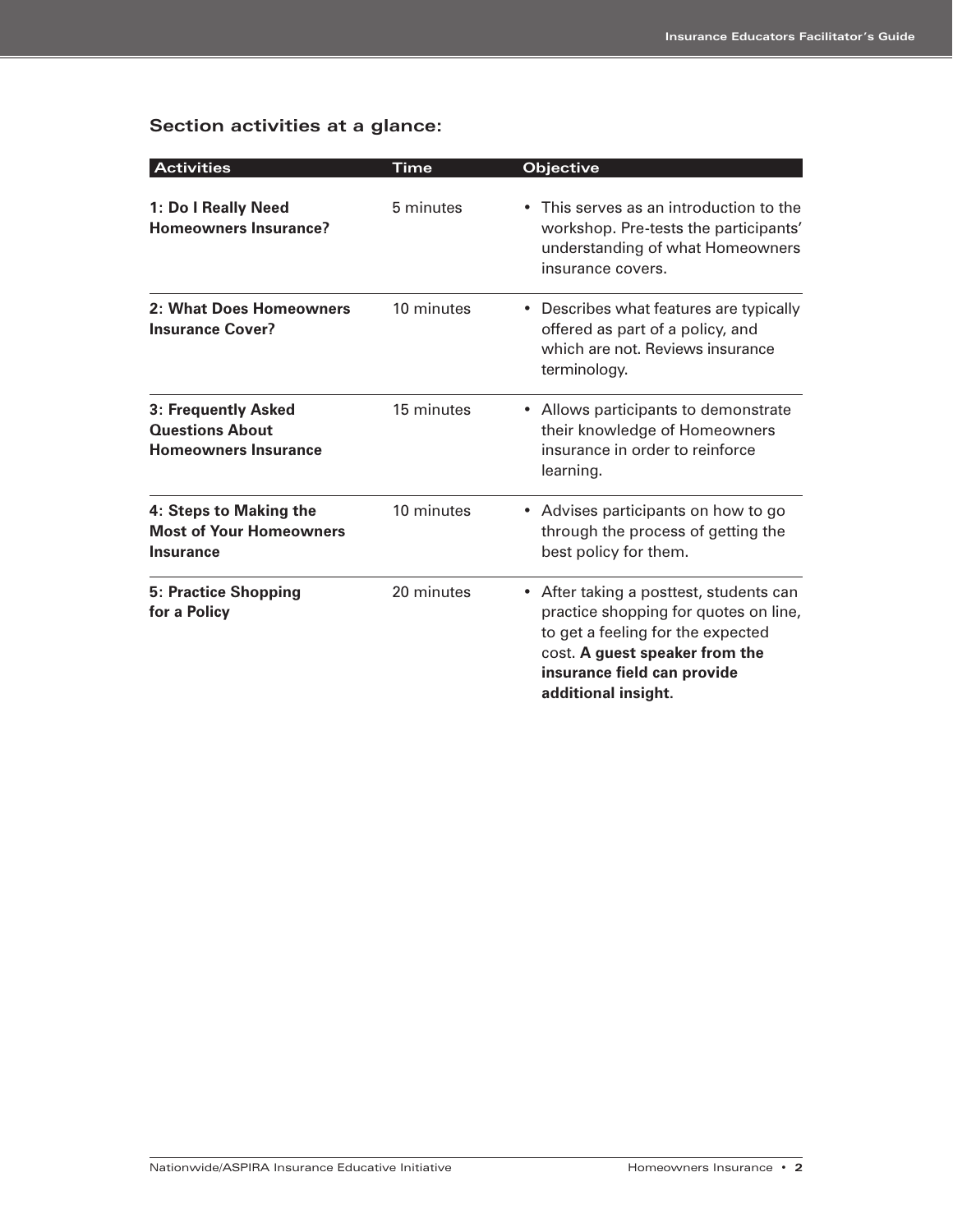### **Activity 1 Introduction: Homeowners Insurance — What You Need to Know**

**Time:** 10 minutes

#### **Purpose:**

Understand why homeowners insurance is necessary. Assess level of participants' understanding of what homeowners insurance covers.

#### **Materials Needed:**

Transparencies and overhead projector, copies of handouts, extra pens/pencils.

#### **Introduction:**

Most of us spend months or years preparing to buy a home. We save money for the down payment, spend our weekends looking at properties, and carefully research interest rates and lenders. After going though what often seems like a long, complicated and expensive process, the last thing most people want to hear about is the insurance requirement. However, you should be just as interested in protecting your new property as the lender. Even if your new condo or co-op carries its own insurance, your personal property inside your unit is not covered.

A robbery, fire, flood, natural disaster, or even a burst pipe or fallen ceiling, can destroy everything you own. Most people simply cannot afford to rebuild their home and replace everything in it in the event of a disaster. One thing that can protect you is homeowners insurance. For an affordable monthly amount, you can protect your property and valuables. With the right policy, you will feel comfortable knowing that, in the event of a disaster, your property will be protected.

The following activities will show you what is, and — perhaps more importantly what is not covered by a standard homeowners insurance policy.

#### **Instructor's Notes:**

**Display Slides 1-5:** *Review from Introduction to Insurance.*

Facilitate a discussion on the participants' perceptions of homeowners insurance and where they are in the process of home buying. Questions might include:

- 1. How many people own a home? How many are getting ready to buy?
- 2. How important is homeowners insurance? Who already has it or has had coverage in the past?
- 3. Does anyone have experience filing a claim?
- 4. Has anyone wished they had insurance when disaster struck?
- 5. What is the relationship between applying for a mortgage and insurance?
- 6. What is the relationship between credit and insurance?

**Distribute Handout 1** *(Am I Ready to Apply for Homeowners Insurance?).* Allow participants to complete the quiz with the information on their own homes. Explain that any missing information should be completed before getting in touch with an insurance provider.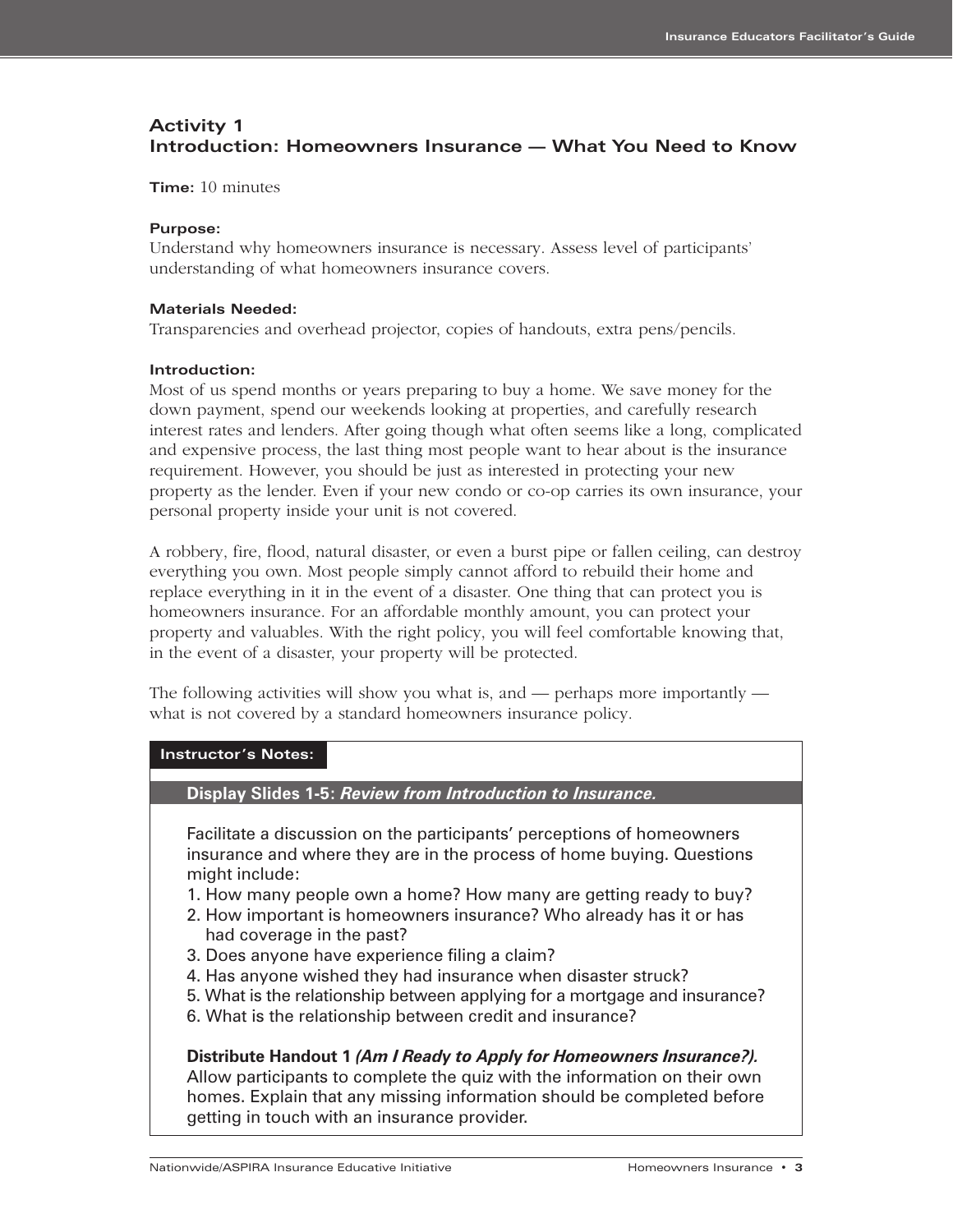### **Activity 2: What Does Homeowners Insurance Cover?**

**Time:** 10 minutes

#### **Purpose:**

Describes what features are typically offered as part of a policy, and which are not. Reviews insurance options terminology.

#### **Materials Needed:**

Transparencies and overhead projector, copies of handouts, extra pens/pencils.

#### **Introduction:**

The most important information to take away from this lesson is that, no matter what type of home you own, insuring your personal property is your responsibility. If you live in a condominium, remember that the condo association or cooperative will not pay for damage caused inside your unit, even if it results from an incident outside your control, such as a pipe bursting or an electrical fire. If you live in a free-standing property, in addition to insuring your personal property inside, you must also protect your "dwelling," or the physical structure of your home. The insurance should cover you if you need to rebuild your home from the ground up and replace everything inside.

Most mortgage lenders will not approve your for a loan unless you demonstrate that you have sufficient insurance. If a lender is this interested in protecting its investment, shouldn't you be?

#### **Instructor's Notes:**

**This activity contains 3 sections: Basic Components of Homeowners' Insurance; To File or Not to File; and Choosing the Best Coverage for You.**

#### **I. Basic Components of Homeowners' Insurance:**

#### **Instructor's Notes:**

**Distribute Handout 2:** *Terms You Need to Know (a review from Introduction to Insurance)*.

**Display Slides 6 through 13:** *The Basic Components of Homeowners Insurance.*

The perils that require a separate policy are listed in *Slide 13* and should be stressed. Ask participants to discuss if the area where you live is at risk for any of these perils. Flood insurance will be discussed in detail in the next section.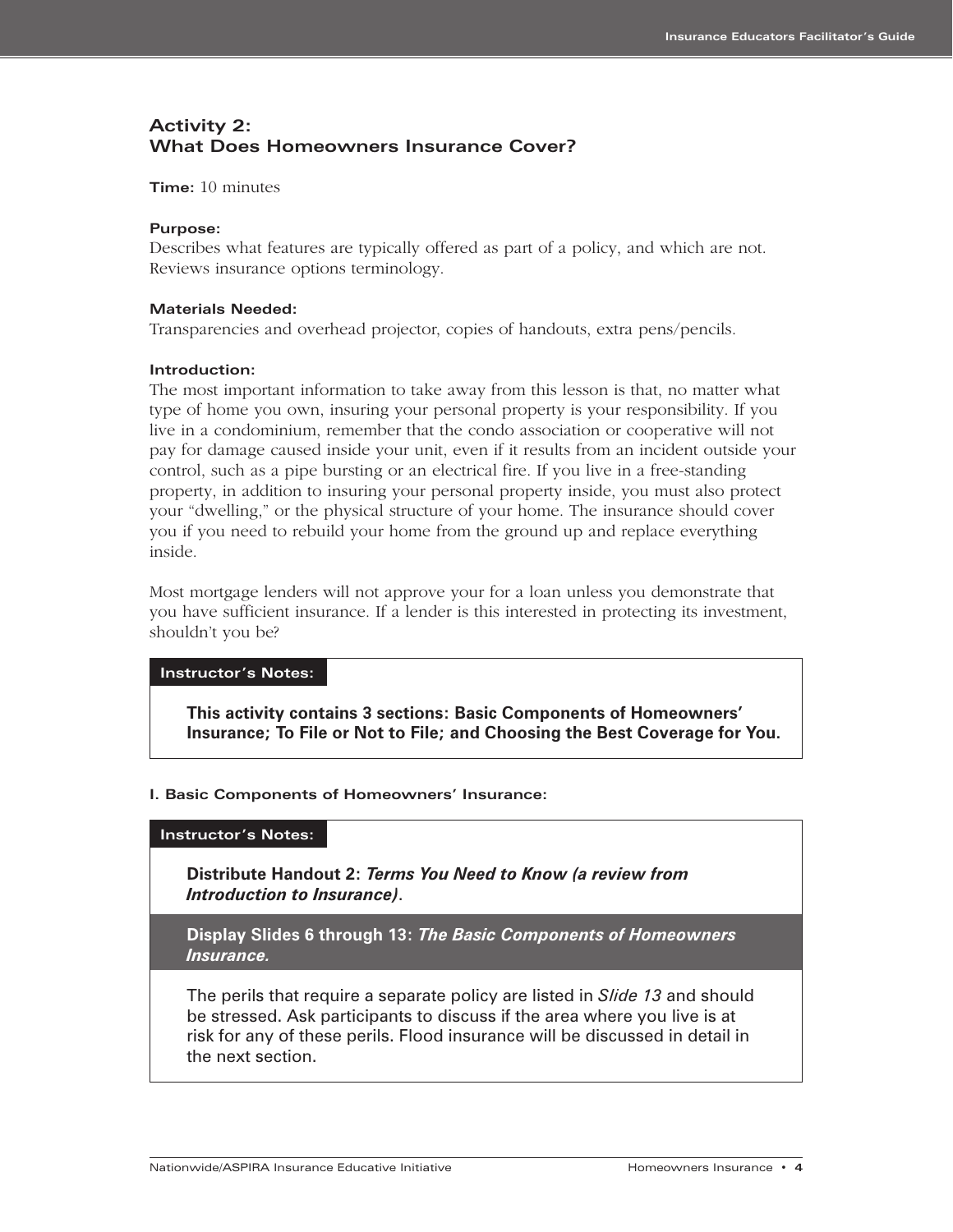#### **II. Filing a Claim**

Homeowners insurance is comprehensive and covers most types of losses, except for those that are specifically excluded. Homeowners insurance is not a maintenance policy to cover normal wear and tear of a home. Maintaining the home is the responsibility of the owner. Homeowners insurance is meant to cover losses that you could otherwise not be able to pay for out of pocket.

When filing a claim, homeowners must consider the following:

1) Is the amount of damage larger than the deductible?

#### **Instructor's Notes:**

Ask participants to imagine that their current home is fully covered by insurance, with a \$500 deductible on personal property. Would they choose to report the following claims? Why or why not?

- 1. A baseball thrown by your child breaks a glass door. Replacing it will cost \$600.
- 2. During a power outage, all of the food in the refrigerator and freezer spoils.
- 3. While painting the living room, you spill an entire can of paint on the carpet.
- 4. You believe your pearl necklace was stolen, valued at \$750.
- 5. A pipe bursts and damages your bedroom ceiling. You don't know how much it will cost to repair it.
- 6. A hailstorm comes through the area damaging most of your roof.

**Distribute Handout 3 —** *Sample Insurance Claim to participants.* Ask them to take 5 minutes to complete a claim based on a past incident at their home or one of the situations listed above. Explain that claims can often be filed on the insurance provider website, and you can demonstrate this on the Nationwide website:

**https://nisecure.nationwide.com/eClaims/Property/Secure/nola.asp**

#### **III.Choosing the Best Option for You:**

#### **Instructor's Notes:**

**Distribute Handout 4:** *Actual Cash Value vs. Replacement Value***.** Ask participants to review the handout as you read the following paragraphs.

**Display Slides 14 through 16.**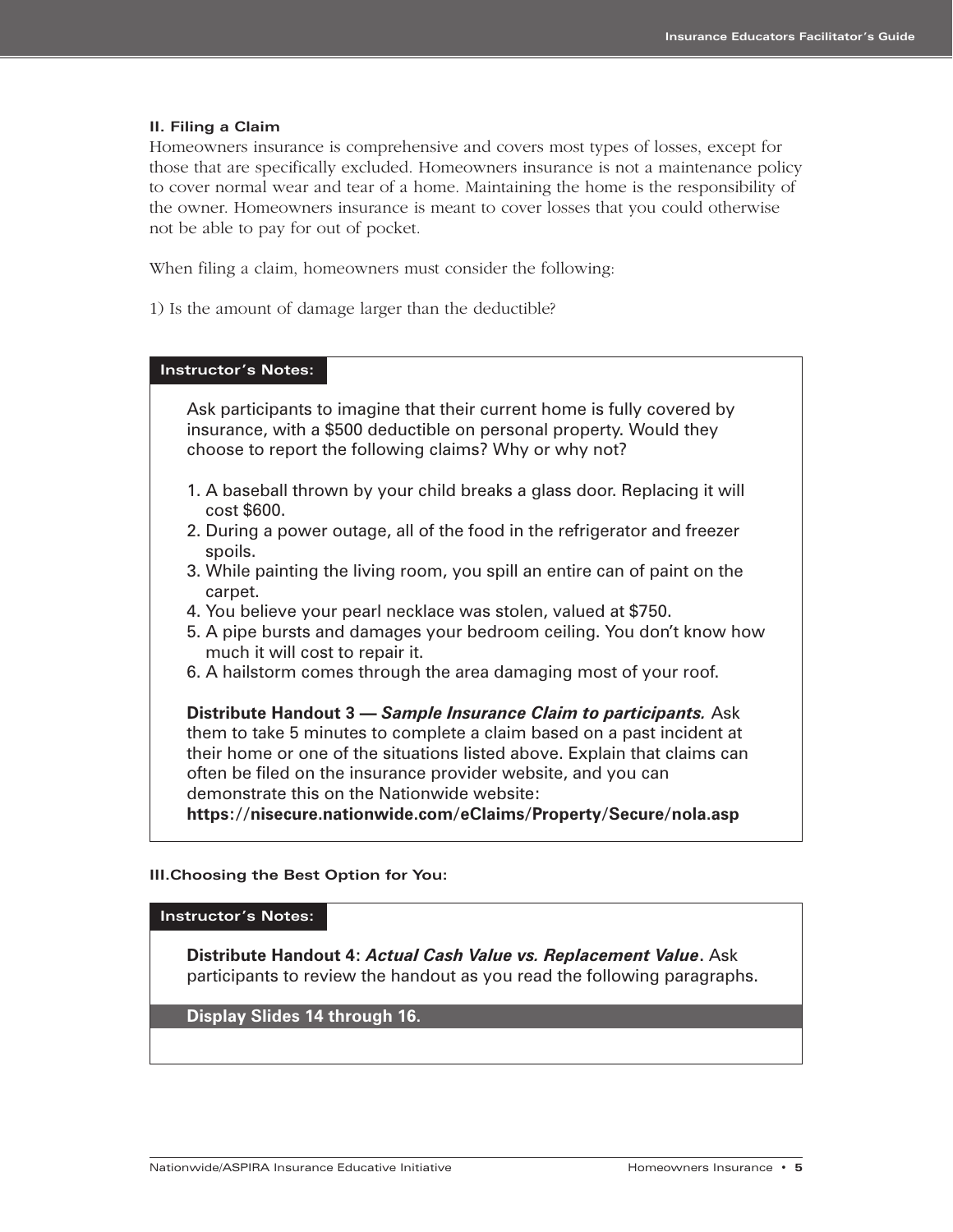There are several options on how to insure your home. Two riders that you can select are **Actual Cash Value** or Replacement Cost. While they may seem similar, they are very different. You can select Actual Cash Value or Replacement Cost on either the structure or the contents of the home. Replacement Cost does cost a little more than Actual Cash Value policies. However, the differences are significant. Remember that purpose of insurance is to help get you back to the state you were in before the claim happened, not to profit from the it or to lose value because of it.

The major difference between condominium insurance and homeowners insurance is protection of the dwelling, or physical structure of the home. In the case of condos, the building management, or condo association, maintains insurance coverage on the dwelling. Condo owners generally cover only their personal property inside the unit, but they should verify the arrangement with the condo office. Single-family homes and townhouses must cover the dwelling as a separate component in their policy.

Regular maintenance of your home is necessary to ensure that it maintains its value and that it looks nice. Maintenance includes some of the following: regular painting of siding, replacement of rotting or wet boards, replacing the roof if necessary due to worn or torn shingles, removing debris or trash from your yard, etc.

#### **Instructor's Notes:**

- After reviewing these slides and the handout, ask participants to discuss:
- 1. What are the comparative advantages of each option?
- 2. Which type is best for you right now?
- 3. Can you give an example of why someone would select actual cash value? Why would s/he select replacement value?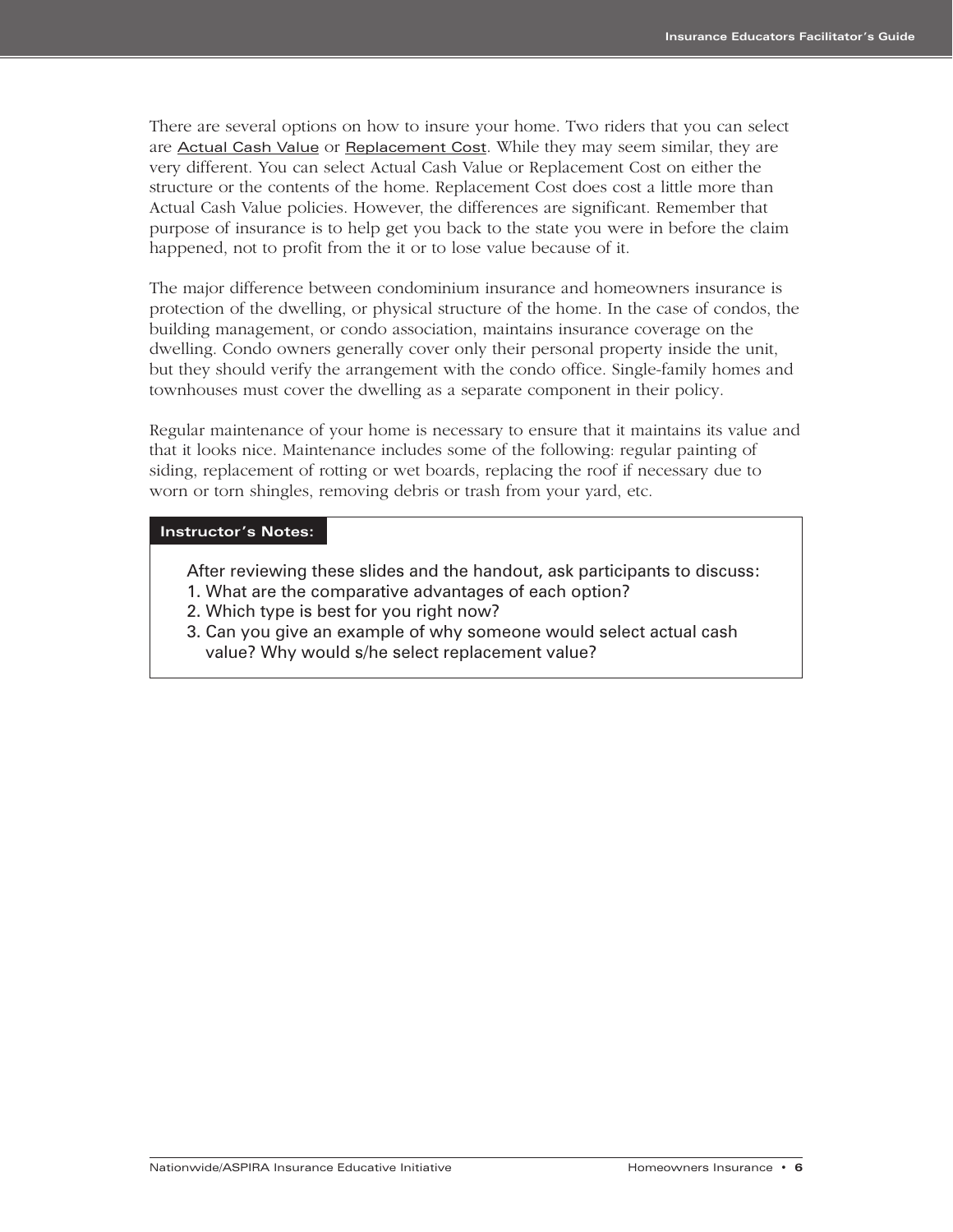### **Activity 3: Frequently Asked Questions About Flood Insurance**

**Time:** 15 minutes

#### **Purpose:**

Allows the participants to demonstrate their knowledge of Flood Insurance, an integral part of homeowners insurance in order to reinforce learning.

#### **Materials Needed:**

Transparencies and overhead projector, copies of handouts, extra pens/pencils, 3x5 index cards.

#### **Introduction:**

Every year, floods cause more damage than any other natural disaster (over 2 billion dollars each year) and affect people living in all 50 states. Many people make a common mistake of believing their standard homeowners insurance protects them from damage caused by flooding. Others simply think it cannot happen to them. Here is your chance to demonstrate how much you really know about floods and flood insurance.

#### **Instructor's Notes:**

**Distribute Handout 5:** *Article on Flood Insurance from FEMA***.** While students are reading the article, use 3x5 index cards to write each of the 9 statements from "Fact or Fiction?"

Distribute the cards to the students. Have each students read the question aloud and try to answer the question. Ask the other participants if they agree with the answer or have anything to add. Make a note of the degree of accuracy. Ask students to refer to the vocabulary and definitions as necessary.

Facilitate a short discussion about any of the participants' experiences with the questions asked, e.g. how did they know the answer? Consider awarding a small prize to the students who had the most right answers or who participated the most.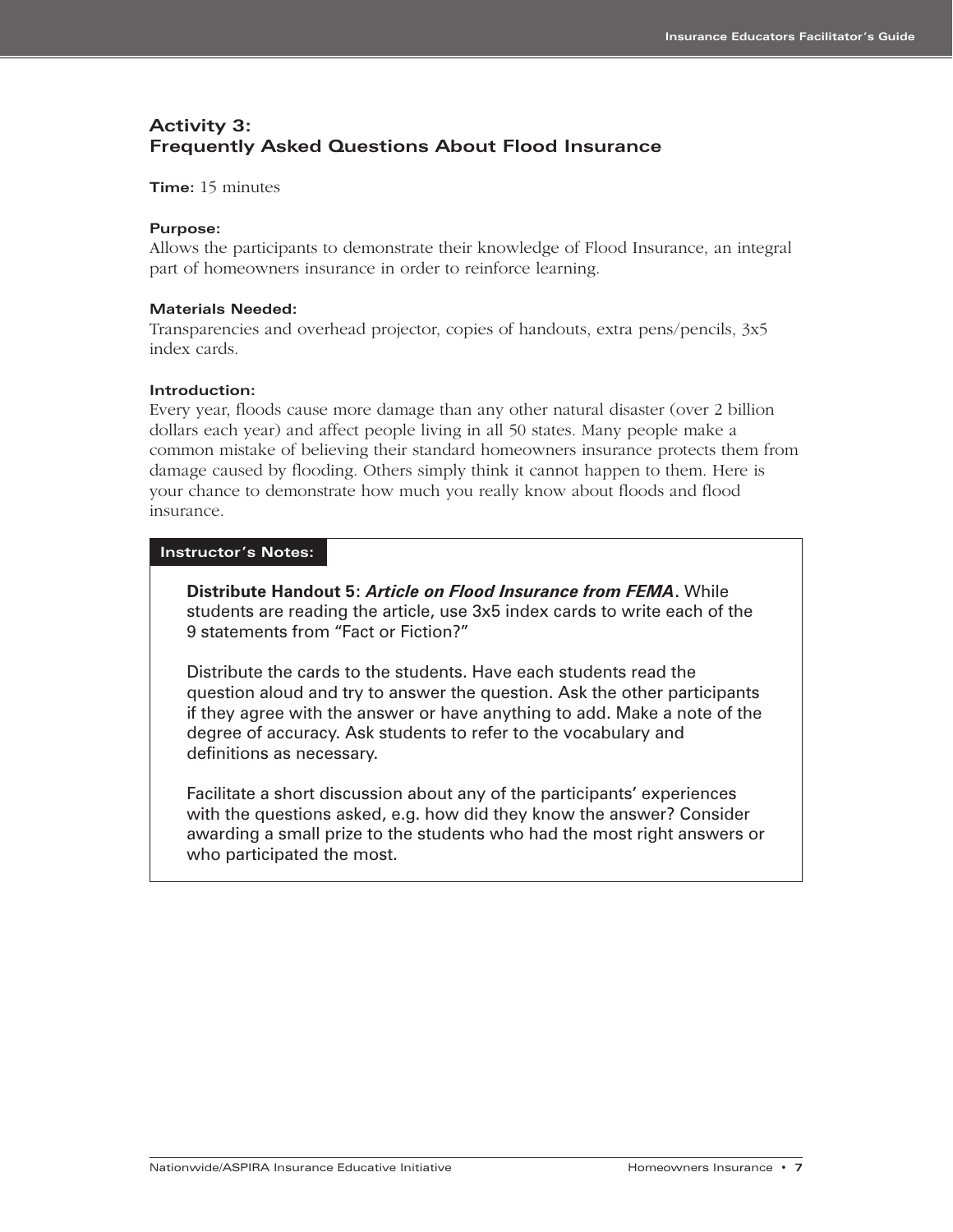#### **Fact or Fiction:**

#### **What Do You Know About Flood Insurance?**

#### **(True or False)**

- 1. If my area is labeled a "National Disaster," the government will cover all the damage. (F)
- 2. During a dry year, there's no chance of flooding. (F)
- 3. I'm more likely to suffer from a flood than get my car stolen. (T)
- 4. Hurricanes can cause flooding, but only in coastal areas. (F)
- 5. My standard homeowners insurance protects me from a flood. (F)
- 6. June is the beginning of the flood season. (T)
- 7. Flood insurance does not protect from wind damage. (T)
- 8. My insurance provider may impose a 30-day wait period for my policy to start. (T)
- 9. If I don't live near water, I probably don't need flood insurance. (F)
- 10. In high-risk areas, flood insurance can be very costly. (T)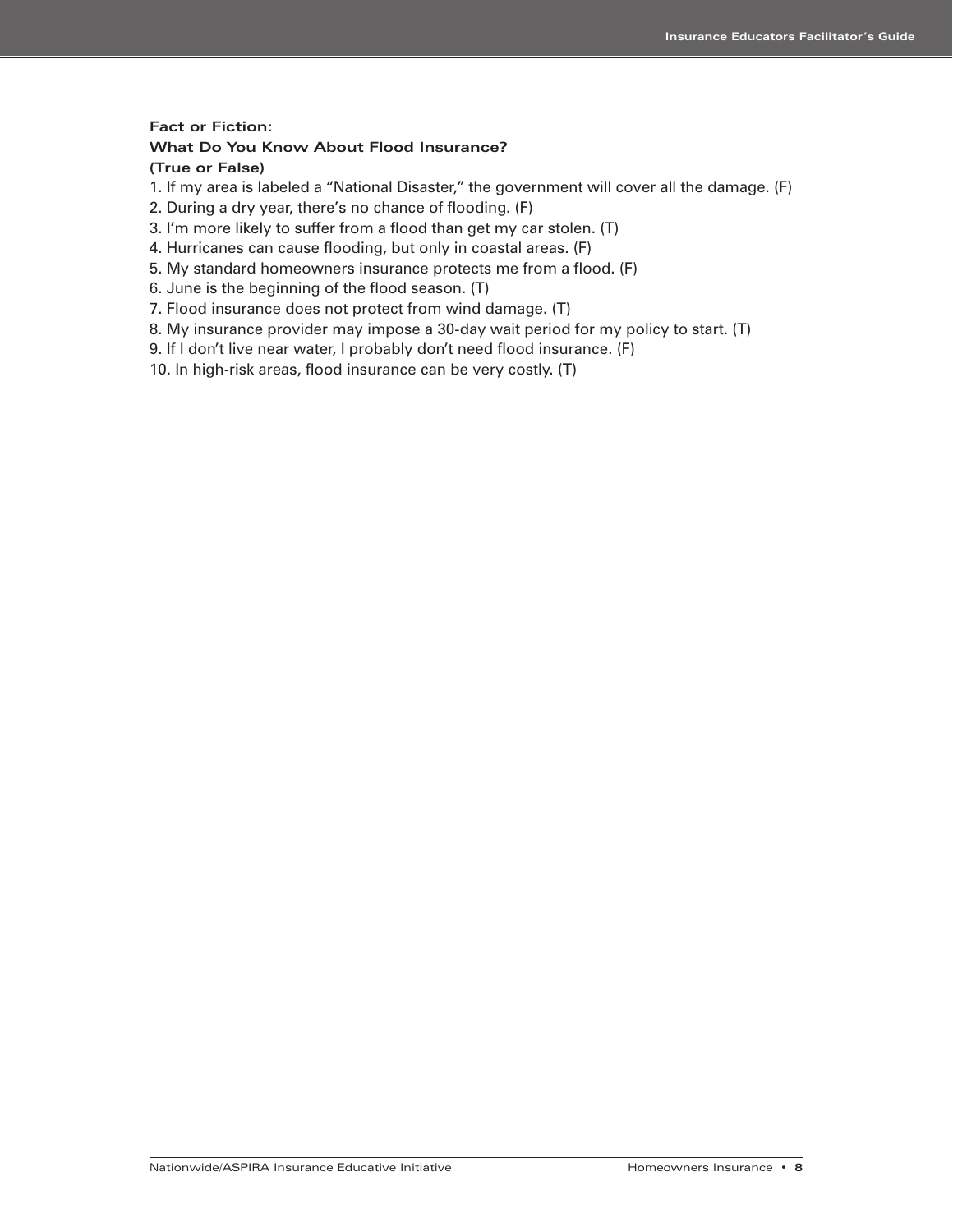### **Activity 4: Steps to Making the Most of Your Homeowners Insurance**

**Time:** 10 minutes

#### **Purpose:**

Advice on how to go through the process of getting the best policy for you.

#### **Materials Needed:**

Transparencies and overhead projector, copies of handouts, extra pens/pencils.

#### **Introduction:**

After learning more about this important kind of insurance, hopefully you have decided to get your own policy. The **first step** to getting the right amount of coverage is to know exactly how much your property is worth. As we talked about earlier, this worth can be determined two ways: actual cash value and replacement value.

The best way to do start the process of choosing a policy is by taking a detailed inventory. Be sure to give one copy of the inventory to your homeowners' insurance agent. The other copy should be kept at a safe location *other than your home.* Consider keeping a copy at a friend or family member's house, at your office, or in a safety deposit box. In addition to a written inventory, we recommend that you take photographs and/or a video of your items to record them.

#### **Instructor's Notes:**

#### **Distribute Handout 6:** *Inventory List***.**

**Display Slides 17 and 18 —** *Steps to Making the Most of Your Homeowners Insurance***.** 

If possible, the Blank Inventory Form (Handout 5) should be made available to students both in hard copy and electronically, as an Excel document.

This lesson presents an optional opportunity to teach the class how to use the Window's program Excel or the Corel program Quatro Pro (depending on you comfort level with either program). It is recommended that you plan to distribute CD roms or diskettes containing all of the overheads and handouts from the lesson at the end of class, including the inventory Excel file. Or, you can take students' emails and offer to send the document electronically. If possible, demonstrate filling out the Excel document in class, either in a computer lab or through an LCD projector and a laptop. Students should understand how to add rows and columns to accommodate their information, and how to add each group to come up with total values. You may also wish to demonstrate how the students can use the internet to search for the replacement value of their items (on EBay, for example). As you walk the class through each step, ask the participants to refer to **Handout 2:** *Terms You Need to Know***.**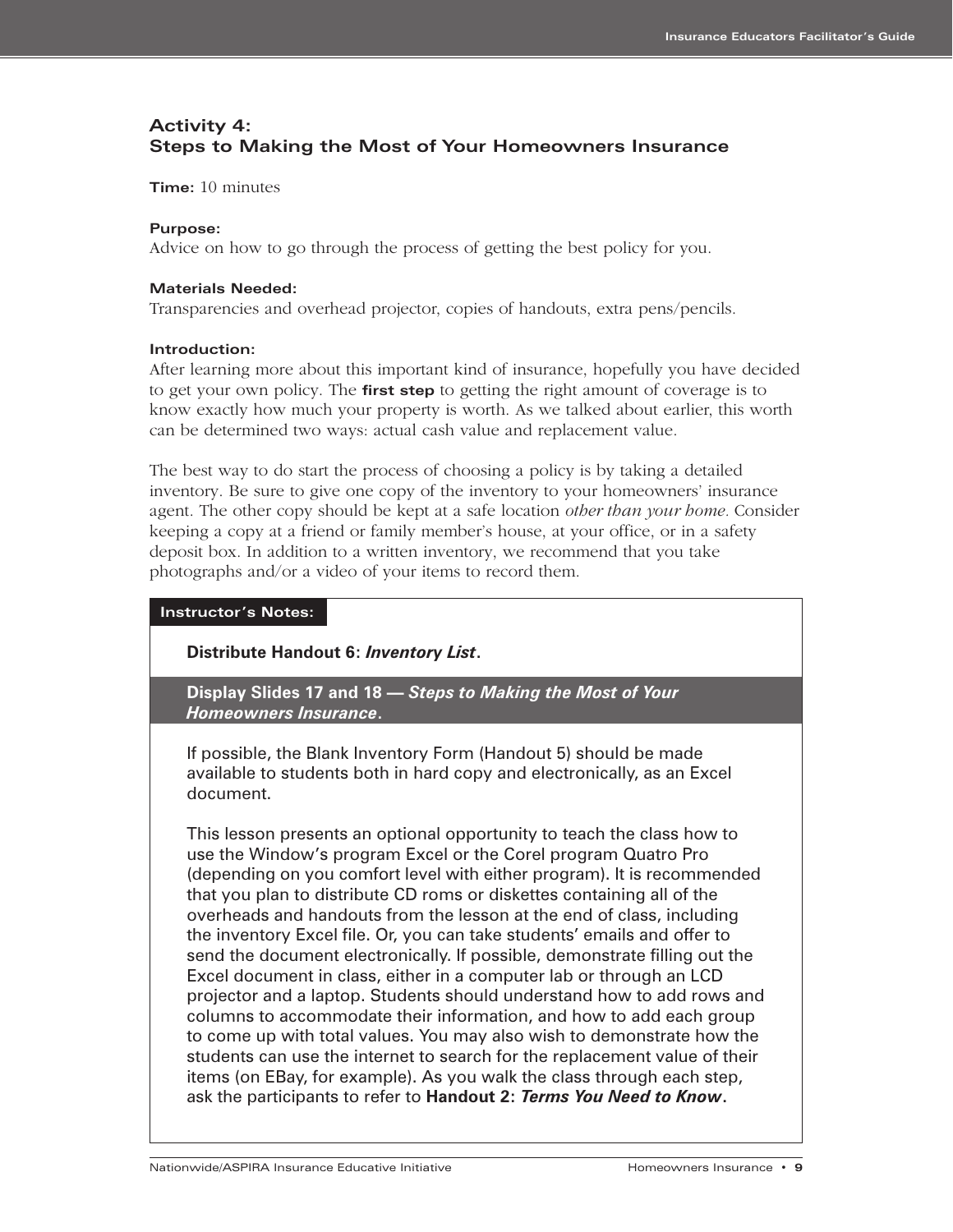Following your inventory, you should have an estimate of the total value of your items either for actual cash value or replacement value. The **second step** is to research insurance firms operating in your area and compare quotes for the amount of coverage you require. You can get quotes on the Internet, or through calling or writing insurance providers.

The **third step** is to decide which type of insurance you will purchase (actual cash value or replacement value) and to determine if you will need additional floaters. Floaters will cover expensive or specialty items beyond the standard coverage, such as collections, jewelry, antiques or art. Ask the companies you have selected about the cost of the coverage you require.

A **fourth step** is to ask your provider is your area is at risk for disasters / acts of God that are not covered by the standard policy. You may need to request an additional policy or floater to cover the risk of a flood, earthquake, hurricane, tornado or act of terrorism.

The **fifth step** is to assess if you qualify for any discounts. You may receive a discount for selecting your auto or life insurance provider for your Homeowners insurance. Special safety features in your home — sprinklers, alarm/security systems, proximity to a fire hydrant or fire house, etc. — may qualify you for a smaller premium.

Finally, as a **sixth step**, select your provider and apply for a policy. If you are approved, review your new policy carefully to make sure that the coverage is correct and that you understand all of the provisions.

Congratulations! You have taken an important step to protect your property.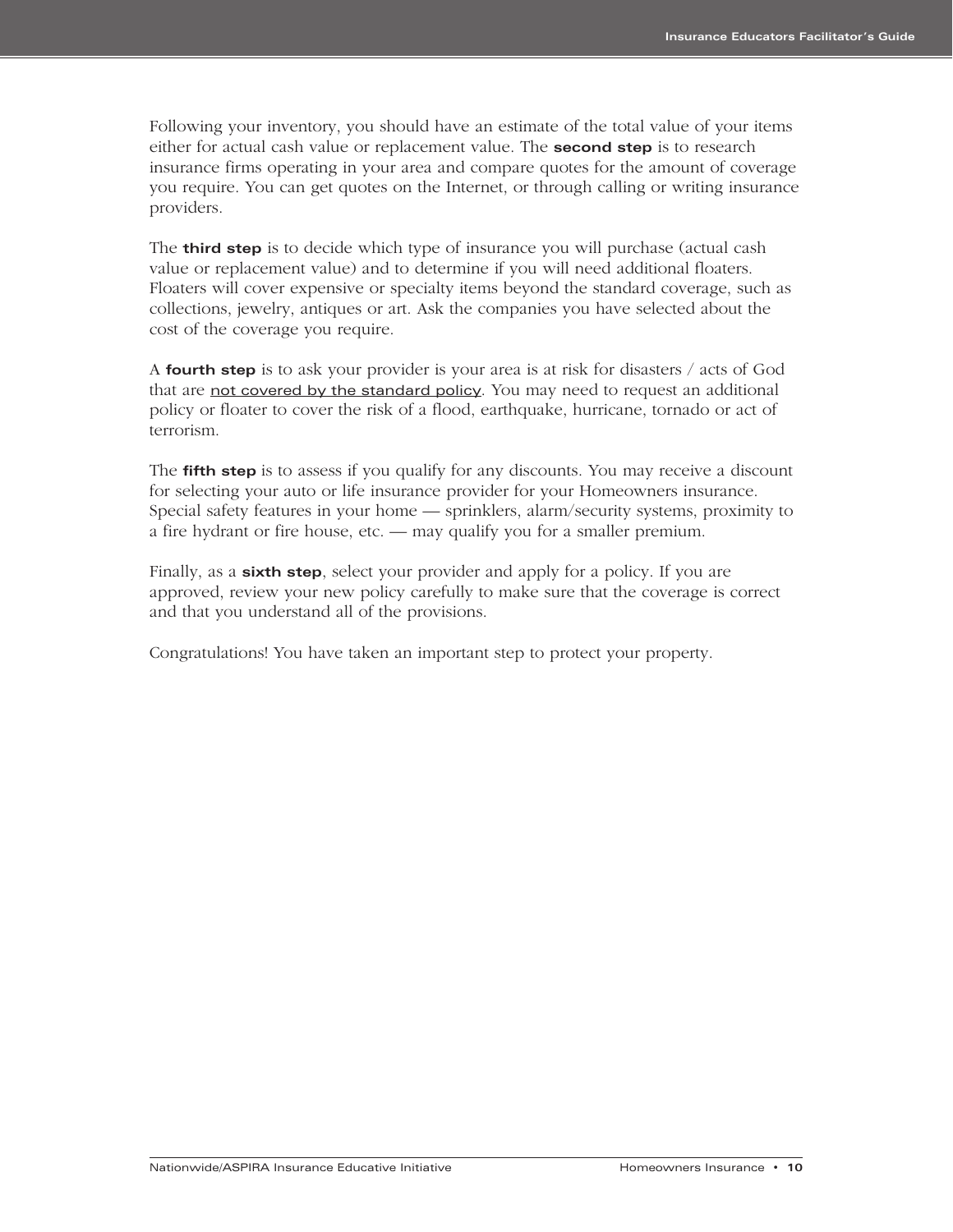### **Activity 5: Take Post Test and Practice Shopping for a Policy**

#### **Time:** 20 minutes

#### **Purpose:**

Assess participants' level of knowledge following workshop. After taking quiz, participants will practice shopping for quotes on line, to get a feeling for their personal situation. If you have been able to recruit a guest speaker from the insurance field, s/he can provide additional insight, answer questions, and talk in detail about the participants' options.

#### **Materials Needed:**

Copies of post-test. A laptop with an internet connection and projection capability, or a computer lab with enough internet connections to facilitate individual or small team activities.

#### **Introduction:**

After taking a post test, we will practice Step 2 (Compare Quotes). Here is a website where you can get a quote on homeowners insurance by filling out an online questionnaire.

#### http://www.nationwide.com

#### **Instructor's Notes:**

The following steps will allow you to give an on-line insurance quote demo to participants.

1) Connect the laptop to the Internet with the screen on display via an LCD projector. Alternatively, you can conduct the class in a computer lab and participants can practice shopping for insurance individually or in groups. Connect to the Nationwide Insurance website at **http://nwinsurance.nationwide.com/nwinsurance/**. If the Nationwide site does not provide quotes in your region, please see one of the following sites:

**http://www.insuremarket.com http://www.insure.com http://www.insweb.com**

2) Ask the participants to refer to Handout 1: Do You Know Your Home. On the left side, enter the state and type of quote ("property") you are looking for. The select "Start a Quick Quote."

3) On the following screen, select "own a home" or "own a condo."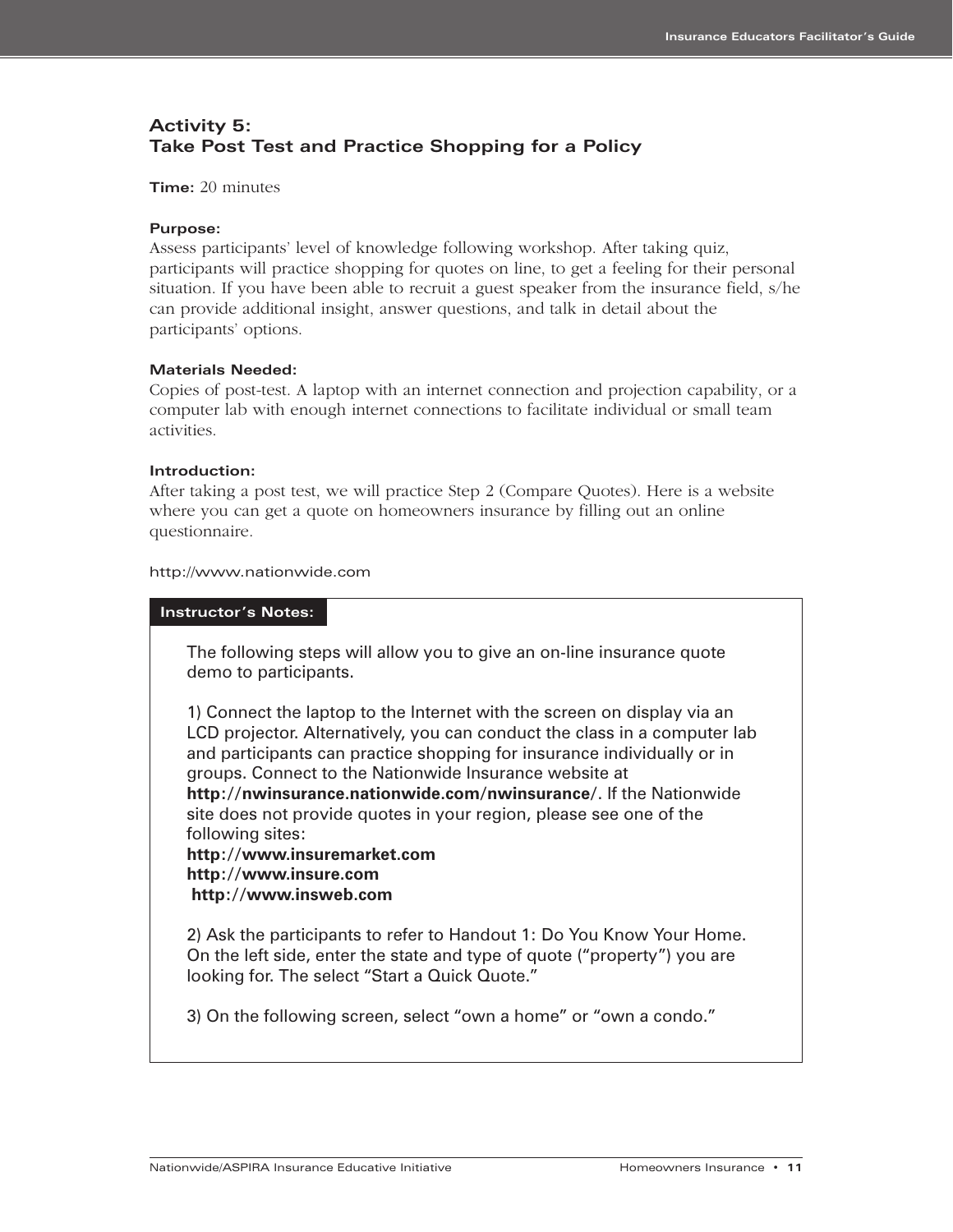4) Ask if any of the students would like to volunteer information. If not, use your own. Enter the zip code and county where the homeowner lives, followed by the driver's name and birth date. You may wish to use your own email address.

5) Enter the property information. You may wish to ask students to imagine their actual home or where they plan to live sometime soon. Remind students that they will have to know all of the information requested in advance.

6) As you respond to each question, ask participants why the answer is important to the insurance company.

7) When you arrive at the limits page, explain the inverse relationship between deductibles and premium: a higher deductible (or more money to pay out-of-pocket in case of an incident) means a lower premium, and a lower deductible means a higher premium. Participants should be able to give an opinion as to whether they would prefer to pay a little less each month in return for high costs at the time of an incident, or pay a little more each month to avoid this. Where does risk come into play for the policyholder?

Explain the concept of "limits" or the maximum that the insurance company would pay in the case of an incident. For personal liability, for instance, what might happen if the limit was \$100,000, but you lose a lawsuit for \$250,000? Who would pay for the difference? Adjust the various options and recalculate the premium so that participants can see the relationship.

8) Determine the monthly cost of a homeowners insurance policy. Ask the participants to give their opinion on whether this cost is worthwhile. If any still seem doubtful, ask them to think back to the game and what they learned about what happens in a world without insurance.

If you are unable to complete this activity in class, consider writing the addresses down on a flip chart for participants to copy and bring home with them.

#### **Instructor's Notes:**

**Distribute Handout 7:** *Post–Test* and allow 5 minutes to complete it. Review the correct answers in class.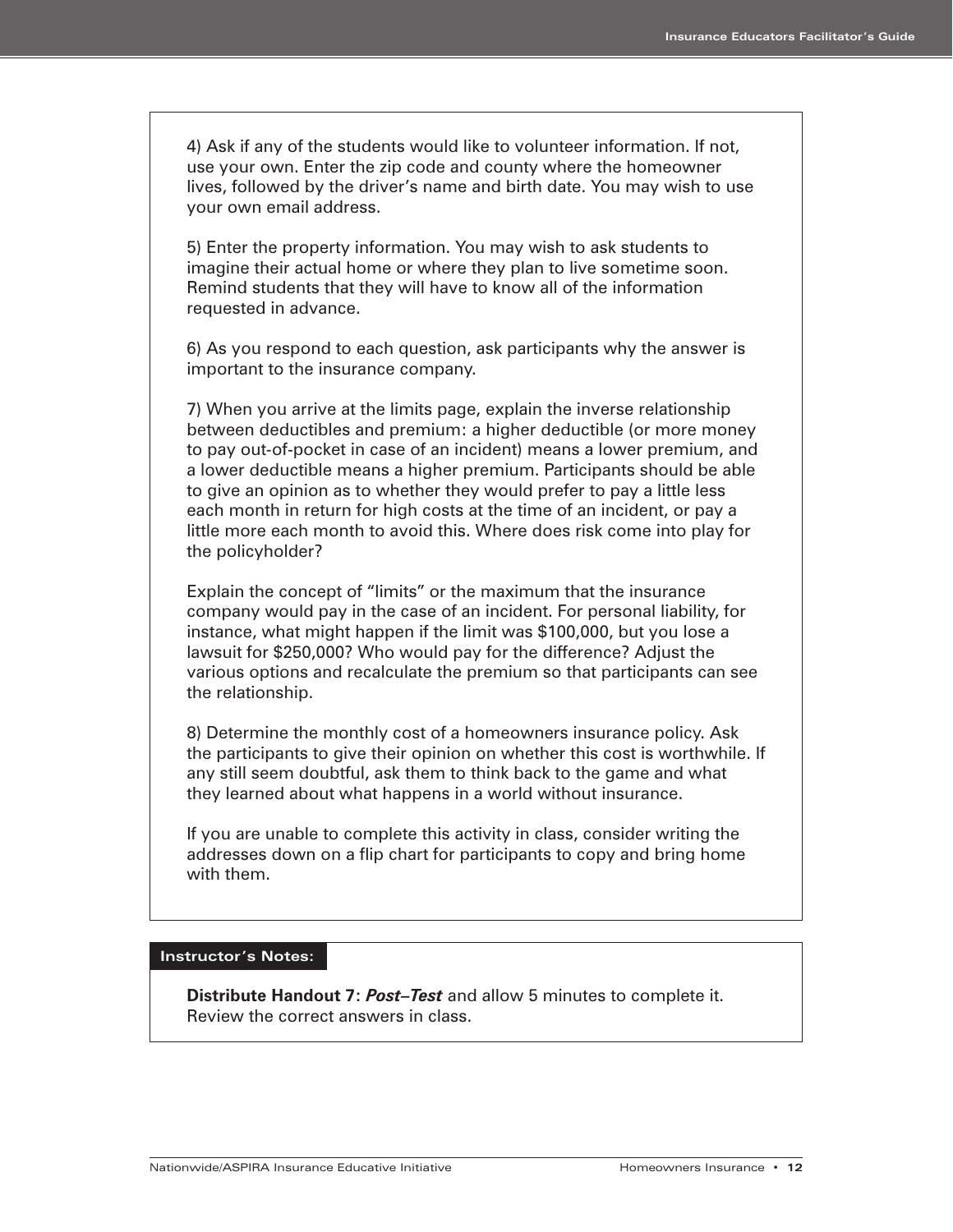Answers: 1) Any example from Overhead 10; 2) In your home; 3) \$1000; 4) Replacement Value and Actual Cash Value; 5) Actual Cash Value; 6) Security system in home, smoke detectors, dead bolt locks, current auto policyholder with the same company, non-smoker; 7) internet, friend, relative, yellow pages; 8) Protects the lenders' investment.

#### **CLOSING**

Conclude by asking if there are additional questions. If you cannot answer the questions, you can offer to ask an insurance professional and contact the participants via email or give the answers in an upcoming session. Thank the participants for their time and congratulate them for taking an important step toward a secure financial future.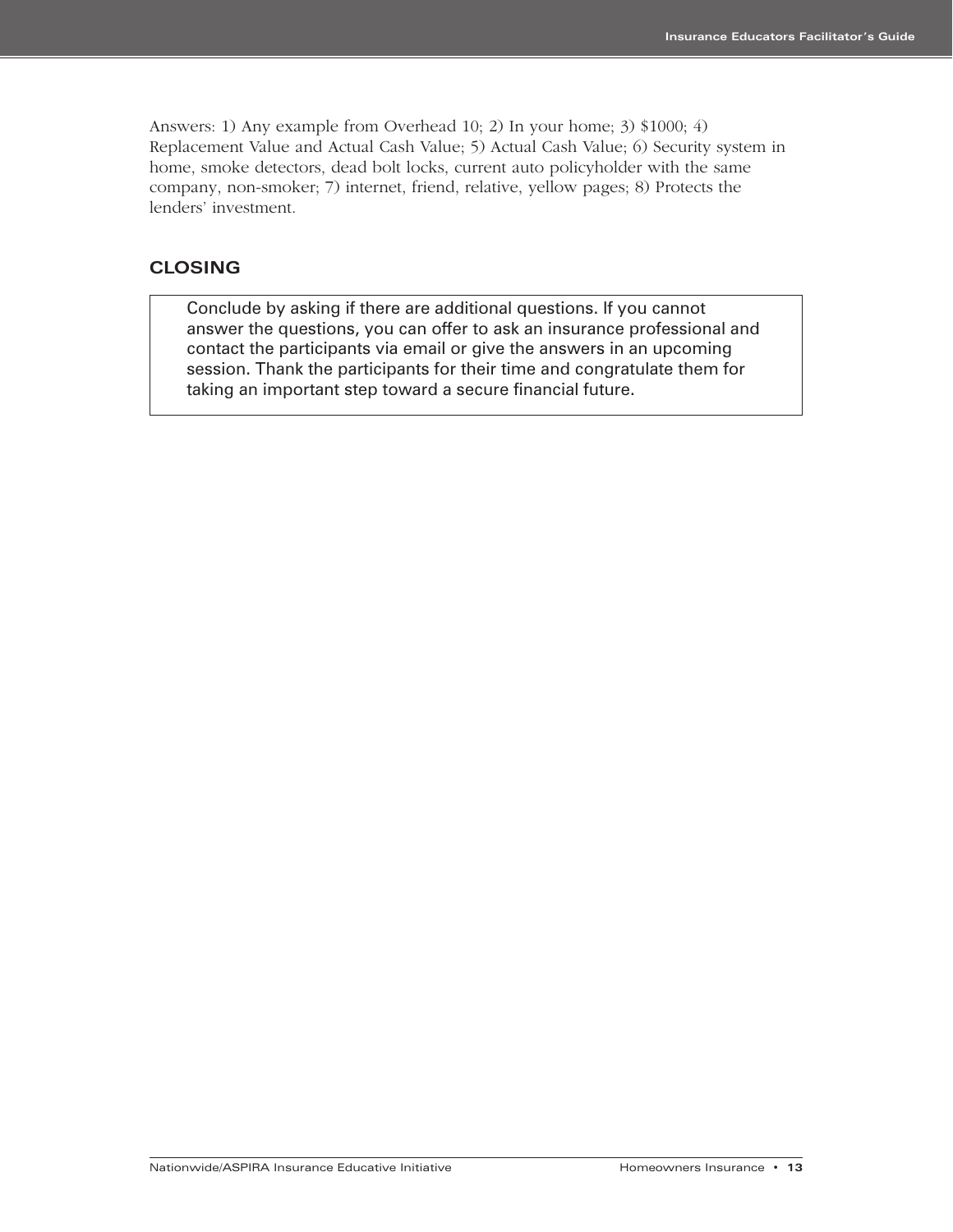





**Participant Handouts**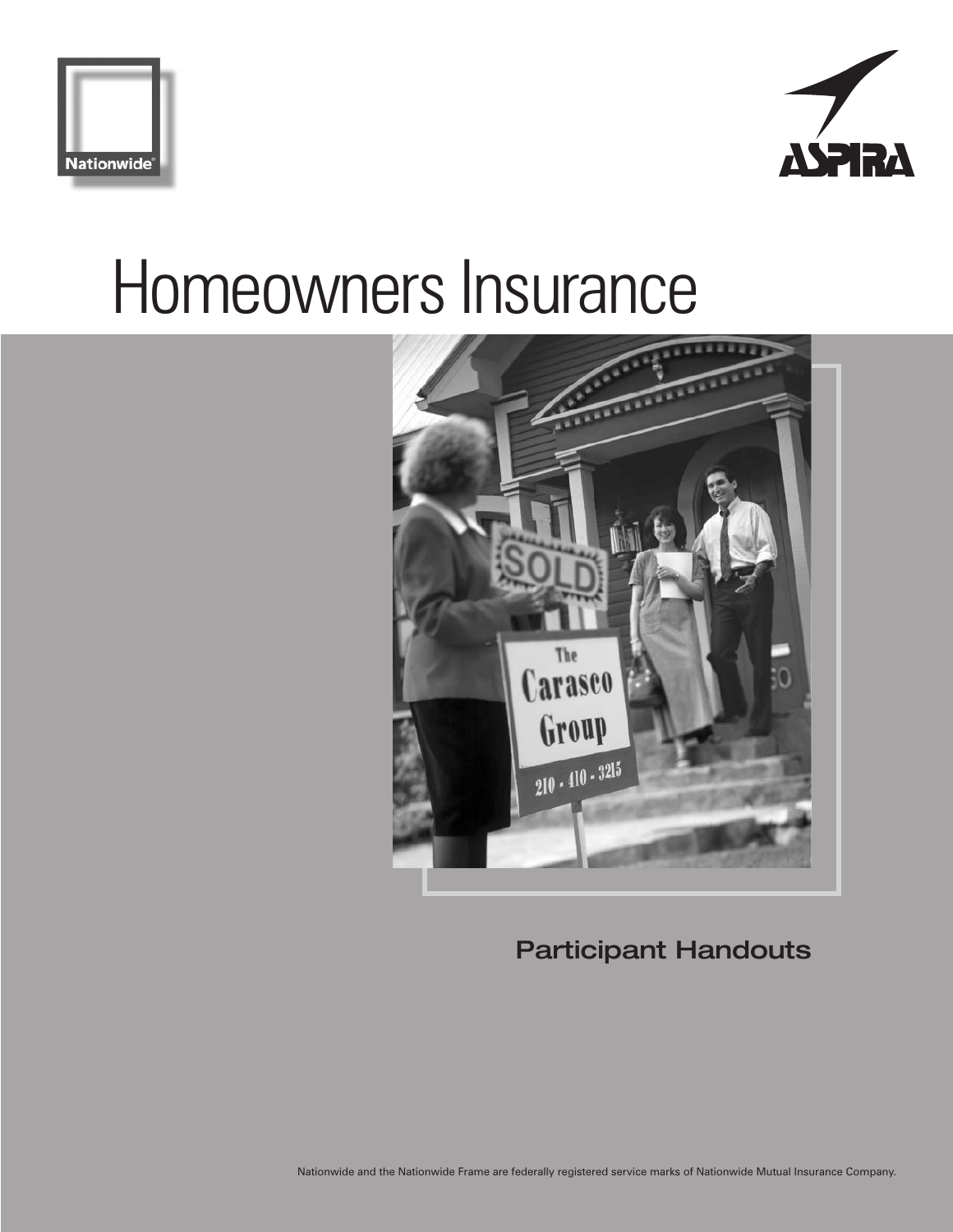# Handout 1

## **Do You Really Know Your Home?**

**The following information will be needed by the insurance agent in order to determine your amount of coverage and cost. See how many of questions you can answer.**

1. The type of property I am insuring is a (single-family home/townhouse condominium/high rise/garden-style/cooperative/etc.):

| 2. The address of my property and county:                                                                           |
|---------------------------------------------------------------------------------------------------------------------|
|                                                                                                                     |
| 4. Construction type (brick, brick veneer, frame) ______________________________                                    |
| 5. Distance from and name of closest fire department ___________________________                                    |
|                                                                                                                     |
|                                                                                                                     |
| 8. At risk for hurricanes?                                                                                          |
|                                                                                                                     |
|                                                                                                                     |
|                                                                                                                     |
| 12. Any detached structure: (garage, pool, shed, etc.)                                                              |
|                                                                                                                     |
|                                                                                                                     |
|                                                                                                                     |
|                                                                                                                     |
| 17. In what year was the home or building constructed? _________________________                                    |
|                                                                                                                     |
| 19. How much deductible are you willing to pay? ________________________________                                    |
| $(\$0, \$100, \$200, \$500, \$1000, etc.)$                                                                          |
| 20. Will you select replacement value or actual cash value coverage for<br>the structure and a set of the contents? |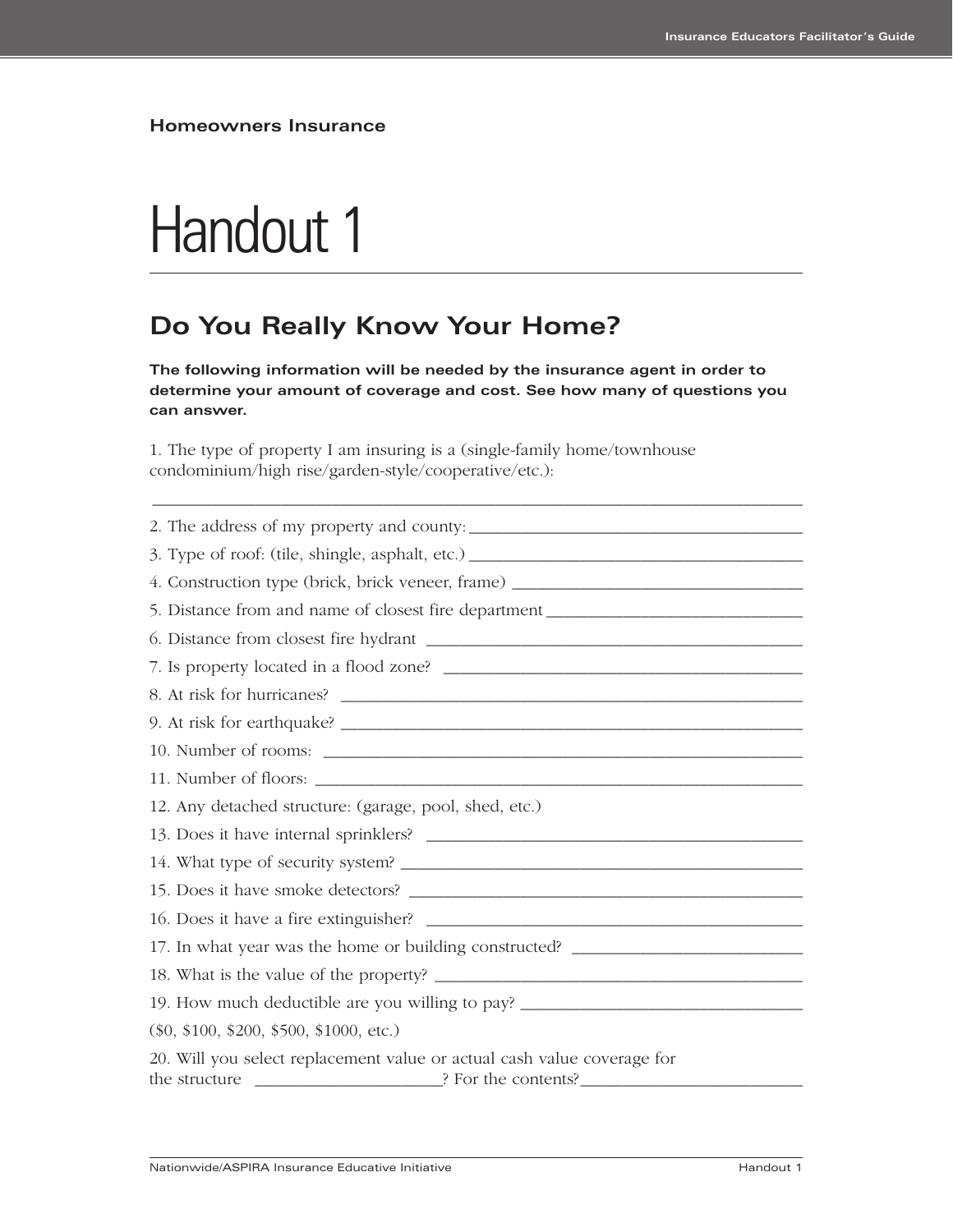# Handout 2

## **Insurance Terms You Need to Know**

| <b>Actual cash value</b> | A type of insurance that reimburses you for the value of your<br>property today, minus wear and tear, age and depreciation                                                                                                  |
|--------------------------|-----------------------------------------------------------------------------------------------------------------------------------------------------------------------------------------------------------------------------|
| Claim                    | A report of a loss sent to the insurance company                                                                                                                                                                            |
| Coverage                 | Protection provided by an insurance policy                                                                                                                                                                                  |
| <b>Deductible</b>        | The amount the policyholder agrees to pay out-of-pocket in case<br>of a loss. The insurance company pays the remaining amount,<br>up to the limit                                                                           |
| Depreciation             | The decrease in the value of property due to condition, wear<br>and tear and age                                                                                                                                            |
| <b>Endorsement</b>       | A written amendment attached to an insurance policy to change,<br>restrict or broaden coverage                                                                                                                              |
| <b>Exclusion</b>         | A provision in an insurance policy that eliminates coverage for<br>certain risks, people, property classes, or locations                                                                                                    |
| Insurance                | A system to make large financial losses more affordable by<br>pooling the risks of many individuals and business entities and<br>transferring them to an insurance company or other large group<br>in return for a premium. |
|                          | <b>Insurance company</b> The company who provides the insurance coverage and services<br>on a specific policy                                                                                                               |
| Liability                | Homeowners' Liability insurance pays for damages to property<br>owned by third parties or injuries to third parties that you may<br>cause unintentionally or through negligence.                                            |
| Limit                    | The maximum amount that an insurance company will pay for a<br>covered loss                                                                                                                                                 |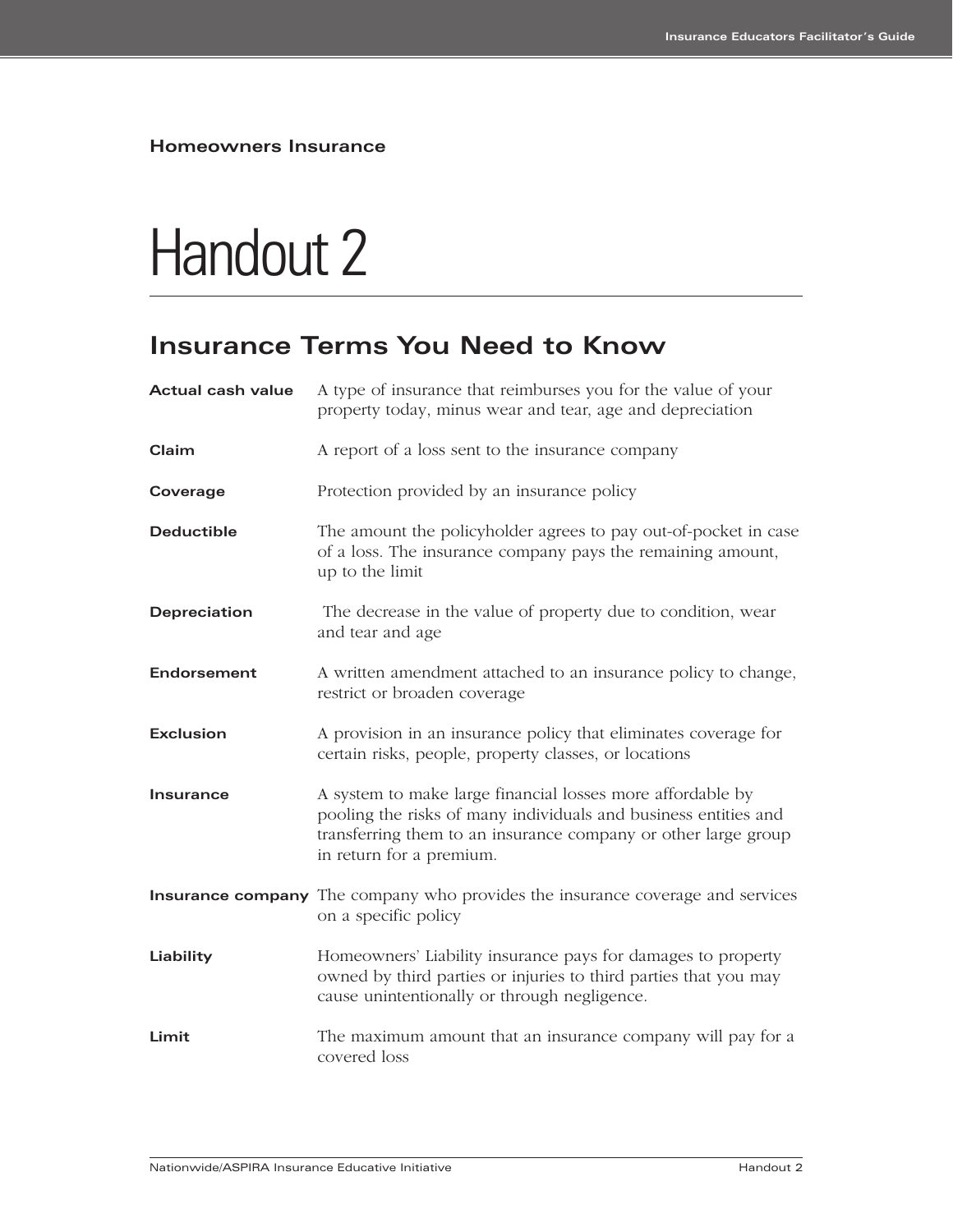| Loss                    | Damage or destruction to something of financial value                                                                                                                    |
|-------------------------|--------------------------------------------------------------------------------------------------------------------------------------------------------------------------|
| Peril                   | Causes of loss under an insurance policy, such as fire,<br>windstorm, explosion, vandalism, etc.                                                                         |
| <b>Policy</b>           | A legal contract that sets forth the rights and obligations of both<br>the policyholder and the insurance company                                                        |
| Policyholder            | The person who owns the policy                                                                                                                                           |
| Premium                 | The monthly or annual cost of insurance                                                                                                                                  |
| Quote                   | Estimate from the insurance company of the premium you will<br>pay for an insurance policy. This is used to shop for a policy and<br>compare providers                   |
| <b>Replacement cost</b> | The amount it would cost to replace damaged property at<br>today's prices, without a deduction for depreciation                                                          |
| <b>Risk</b>             | The chance of financial loss                                                                                                                                             |
| Underwriter             | Insurance professional who evaluates requests for insurance,<br>determines who will be awarded coverage, and at what cost.<br>This person is an expert in assessing risk |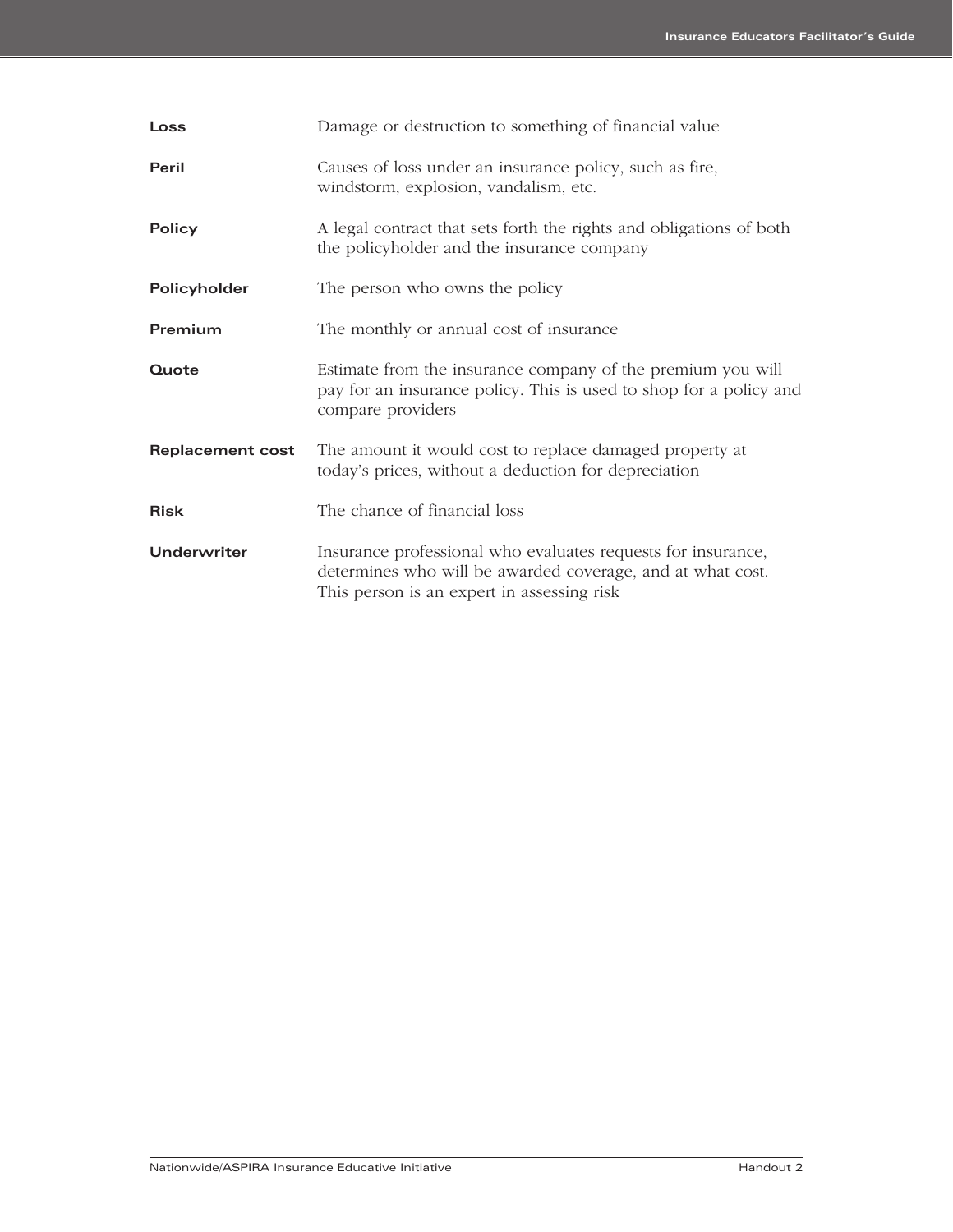

**Homeowners Sample Claim Form (See attached)**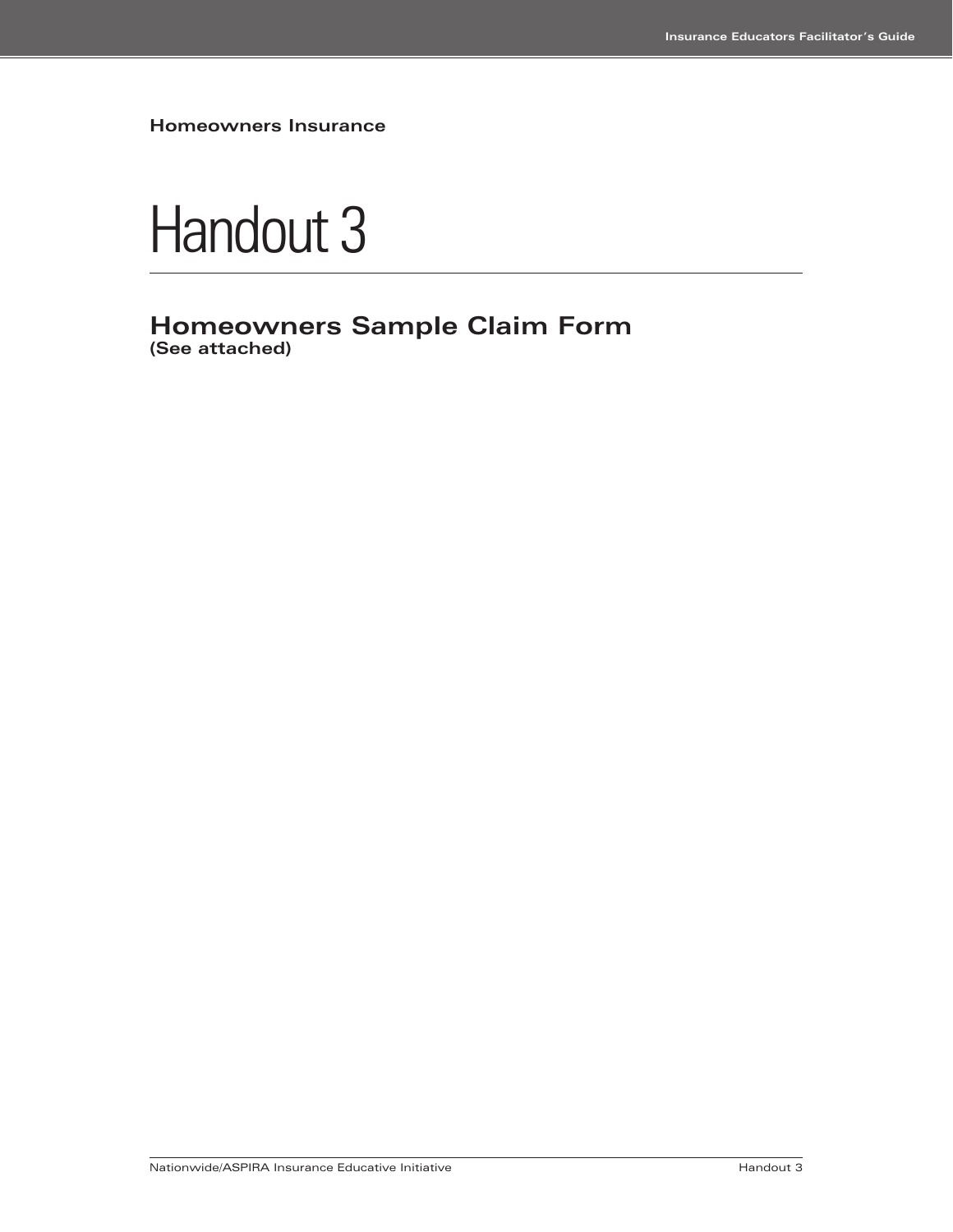| <b>SAMPLE Homeowner Claim Form</b>                                                                                                                                                                                                   |                                                                                                                                                                                                                                      |
|--------------------------------------------------------------------------------------------------------------------------------------------------------------------------------------------------------------------------------------|--------------------------------------------------------------------------------------------------------------------------------------------------------------------------------------------------------------------------------------|
| CSR name and the contract of the contract of the contract of the contract of the contract of the contract of the contract of the contract of the contract of the contract of the contract of the contract of the contract of t       | CSR Ext                                                                                                                                                                                                                              |
| Called In By:                                                                                                                                                                                                                        | Caller's Phone #                                                                                                                                                                                                                     |
|                                                                                                                                                                                                                                      | <b>Policy Information</b>                                                                                                                                                                                                            |
| PH's Name:<br>Middle Initial<br>Last Name<br><b>First Name</b>                                                                                                                                                                       | Policy Number ______________<br>$\frac{1}{\text{State}}$<br>Region<br>Prefix<br>Six Digit Policy Number                                                                                                                              |
| PH Billing Address                                                                                                                                                                                                                   | PH Home Phone <u>Phone Assembly Associated Associates</u>                                                                                                                                                                            |
|                                                                                                                                                                                                                                      | PH Business Phone <b>Face According to According the Second According to According the Second According to According the Second According to According the Second According to According the Second According to According the S</b> |
| State __________ ZIP____________________Alternate Phone: _________-_________-____<br>PH City<br>PH County <b>PH County</b>                                                                                                           | <b>DCell DPager DOther</b>                                                                                                                                                                                                           |
| Contact Person's Name if Different from above: frat                                                                                                                                                                                  | million and controller<br>last                                                                                                                                                                                                       |
| Contact Home Phone <b>Contact Home Phone</b>                                                                                                                                                                                         |                                                                                                                                                                                                                                      |
| Contact Bus. Phone <b>contact Business Contact Business Contact Business Contact Contact Contact Contact Contact Contact Contact Contact Contact Contact Contact Contact Contact Contact Contact Contact Contact Contact Contact</b> |                                                                                                                                                                                                                                      |
| Contact Alternate Phone: The Contact Alternate Phone:                                                                                                                                                                                | <b>DCell DPager DOther</b>                                                                                                                                                                                                           |
| Is this a JUA Policy ? $\Box$ Yes $\Box$ No Policy Number                                                                                                                                                                            |                                                                                                                                                                                                                                      |
| Is this a FLOOD Policy ? <sup>[2]</sup> Yes <sup>[2]</sup> No Policy Number                                                                                                                                                          |                                                                                                                                                                                                                                      |
|                                                                                                                                                                                                                                      | <b>Loss Information</b>                                                                                                                                                                                                              |
| Loss address is different from above:<br>City                                                                                                                                                                                        | State <b>ZIP</b><br>County                                                                                                                                                                                                           |
| Loss Description:                                                                                                                                                                                                                    |                                                                                                                                                                                                                                      |
|                                                                                                                                                                                                                                      | <b>Severity Questions</b>                                                                                                                                                                                                            |
| Is there damage to the exterior of the home?                                                                                                                                                                                         | $\square$ No<br>$\Box$ Yes                                                                                                                                                                                                           |
| Is there damage to the interior of the home?                                                                                                                                                                                         | $\square$ No<br>$\Box$ Yes                                                                                                                                                                                                           |
| Are the roof, ceiling, or walls of the home open to the elements?                                                                                                                                                                    | $\Box$ Yes<br>$\Box$ No                                                                                                                                                                                                              |
| Is the house NON-LIVABLE due to damage other than loss of electricity?                                                                                                                                                               | $\square$ No<br>$\Box$ Yes                                                                                                                                                                                                           |
| Are there any special circumstances; such as disabled or special needs<br>occupants that require priority?                                                                                                                           | $\square$ Yes<br>$\square$ No                                                                                                                                                                                                        |
|                                                                                                                                                                                                                                      | <b>Claimant Section for Homeowner Liability Only (LC 115)</b>                                                                                                                                                                        |
| Claimant's Name: will be a control of the control of the control of the control of the control of the control of the control of the control of the control of the control of the control of the control of the control of the        | last                                                                                                                                                                                                                                 |
| <b>Claimant's Address</b>                                                                                                                                                                                                            |                                                                                                                                                                                                                                      |
| <u> 1989 - Johann Harry Harry Harry Harry Harry Harry Harry Harry Harry Harry Harry Harry Harry Harry Harry Harry</u>                                                                                                                | Business Phone <b>Figure 1</b> Figure 1 Figure 1 Figure 1 Figure 1 Figure 1 Figure 1 Figure 1 Figure 1 Figure 1 Figure 1 Figure 1 Figure 1 Figure 1 Figure 1 Figure 1 Figure 1 Figure 1 Figure 1 Figure 1 Figure 1 Figure 1 Figure   |
| <b>CLT City</b><br>CLT County <b>CLT</b> County                                                                                                                                                                                      | Alternate Phone: - - - - -<br><b>DCell DPager DOther</b>                                                                                                                                                                             |

Copywrite 2003, Nationwide Mutual Insurance Company and its affiliates. May not be reproduced or duplicated without prior consent of Nationwide. For illustrative and instructional for<br>ASPIRA use only.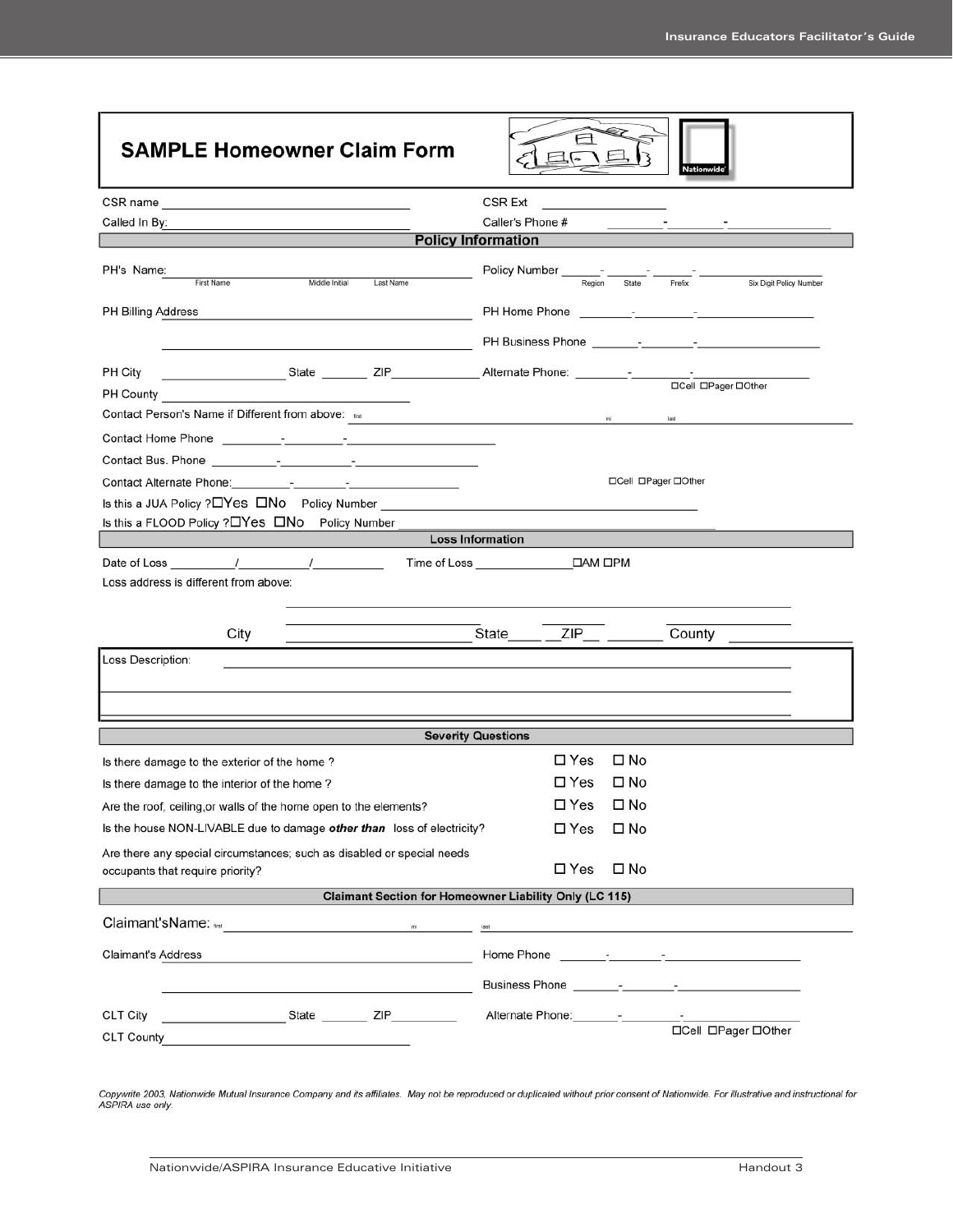## Handout 4

## **Actual Cash Value v. Replacement Value**

#### **Definitions:**

#### **Actual Cash Value1**

The value of the property lost or damaged at the time of the loss. This method of valuation takes into consideration depreciation based on such factors as: Age of the item Market value and, The condition of the property at the time of loss or damage.

#### **Replacement Cost<sup>2</sup>**

The cost of replacing damaged or destroyed property without deduction for depreciation in the value of the property.

#### **Example for Actual Cash Value:**

Mike Martinez has his 20-year-old house insured for \$100,000. Mike does what he can to maintain his house adequately. However, the house still has the same original roof when it was first built and has never been replaced or serviced. The shingles on the roof are curling and show their age, wear and tear due to heavy rains and hail storms over the years. Overall the house looks in "fair" condition. If Mike selected Actual Cash Value to insure his home, and had a fire claim, Mike would not automatically receive the \$100,000 from his insurance company. It might be handled the following way:

| <b>Insurance Policy Amount</b>    | \$100,000 - applies to only the structure |
|-----------------------------------|-------------------------------------------|
| Value of home at the time of loss | \$60,000                                  |
| Depreciation for 20 years         | (\$20,000)                                |
| Value of home minus depreciation  | \$40,000                                  |

<sup>1</sup>Source: www.Nationwideinsurance.com. Glossary of insurance terminology  $2$  Ibid

Nationwide/ASPIRA Insurance Educative Initiative Handout 4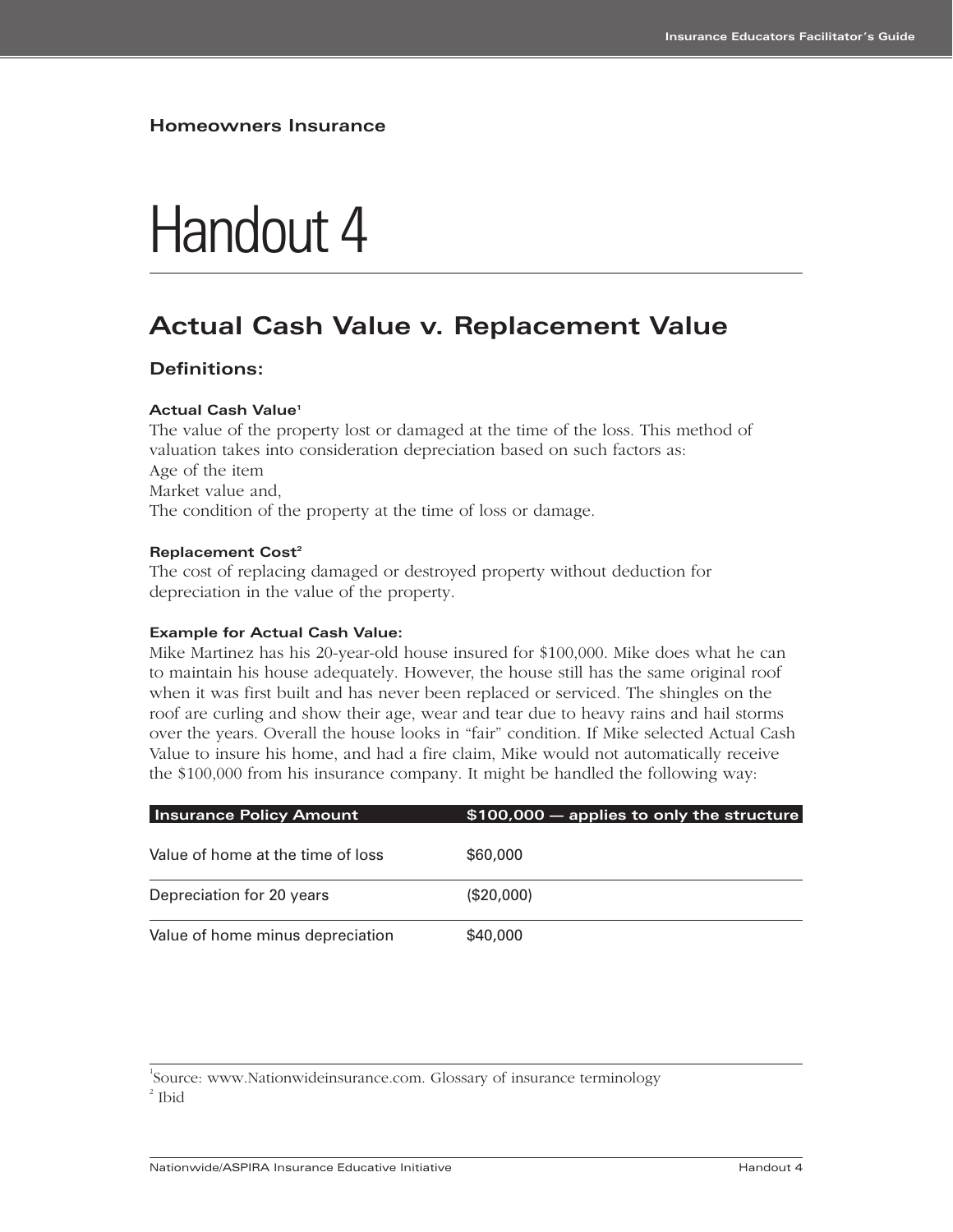**Although he had an insurance policy for \$100,000 at the time of the claim, the value of the home was estimated to be \$60,000. So, his home was over insured. Also, due to the age, wear and tear, and the condition of the home at the time of the loss, the value of the home dropped by \$20,000 leaving the ACTUAL CASH VALUE of the home to be \$40,000. This amount is the maximum amount that the insurance company would pay for structural related damages. Keep in mind that Mike will also have to pay a deductible as well.**

#### **Example for Replacement Value:**

Using the same example provided above about Mike Martinez's home, under the REPLACEMENT COST option, there would be NO DEPRECIATION for the home. However, the claim would still be settled using the value of the home at the time of the loss (\$60,000) and not the \$100,000. Again, Mike would have to pay a deductible.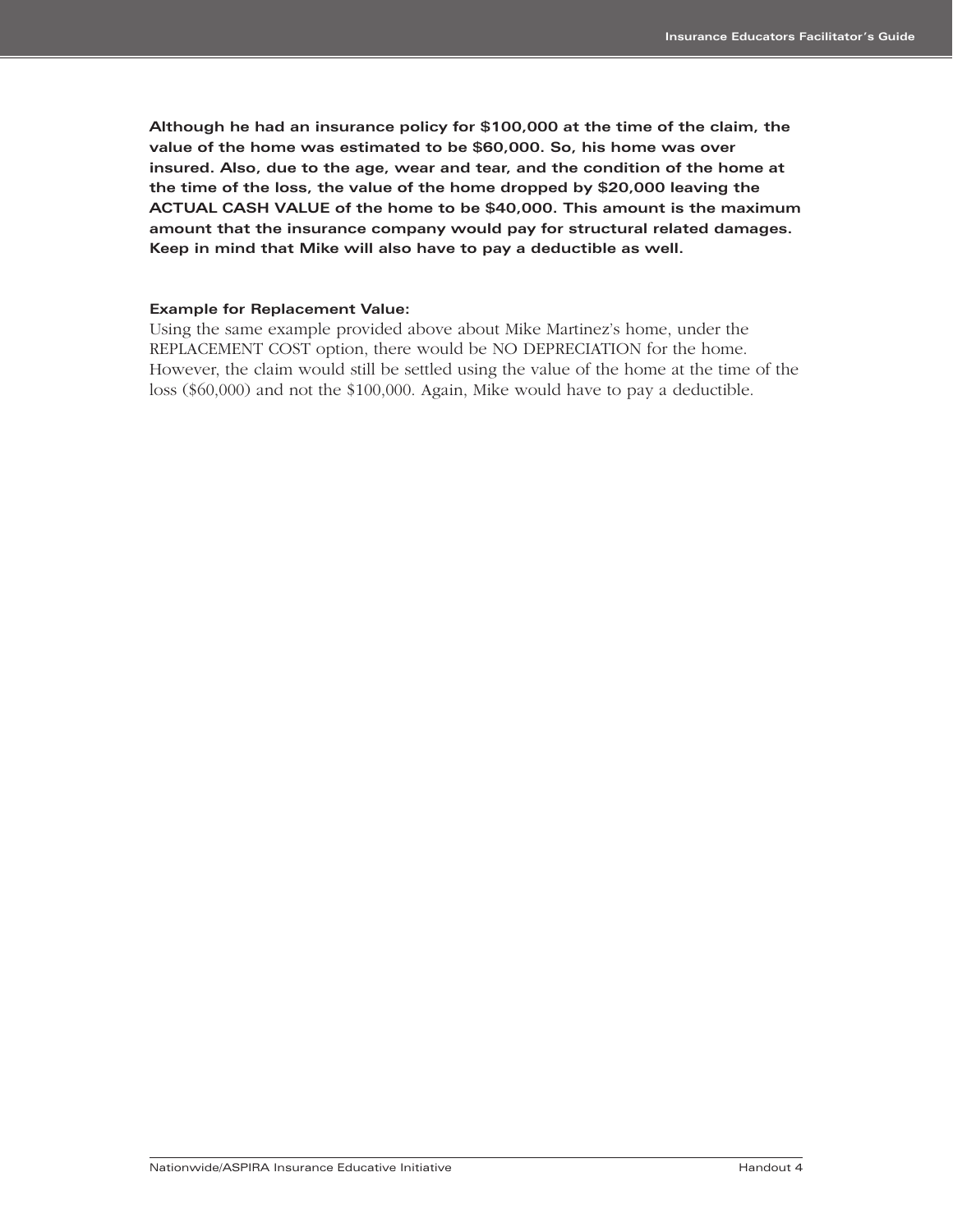## Handout 5

## **Homeowners Insurance Article (Courtesy FEMA)3**

#### **Flood Insurance: National Flood Insurance Program**

#### **Flood: Are You Protected from the Next Disaster?**

Devastating floods occur throughout the U.S. every year. Changing weather patterns, coupled with over-development and leveling of forests that reduce the land's natural ability to absorb water, are increasing the flood risk for many...even those who don't live near water.

Flooding causes more than \$2 billion in property damage each year, and losses due to flooding are not covered under most homeowners or business policies. However, flood insurance is available to protect homes and businesses and their contents in communities that participate in the National Flood Insurance Program (NFIP).

#### **Flooding is a National Problem**

Until the late 1960s, most property owners were unable to get insurance coverage against flood damage. Private insurance firms, aware of the potential for catastrophic losses, were unwilling to assume the financial risk alone. This put the burden on taxpayers to provide costly disaster relief to a growing number of flood victims. In 1968, Congress addressed this issue by creating the NFIP. This Federal program provides flood insurance at a reasonable cost in exchange for the careful management of flood-prone areas by local communities.

Today, the NFIP insures more than 4 million policyholders in more than 19,000 communities across the U.S. It is administered by the Federal Emergency Management Agency (FEMA).

#### **Facts You Should Know**

1. There is a 26% chance of experiencing a flood during the life of a 30-year mortgage compared to a 4% chance of fire.

2. Find out if you are located in a floodplain, which is considered a Special Flood Hazard Area. If you are, you are still eligible for flood insurance. In fact, in some cases, you may be required by law to have flood insurance. Your city or county government (start with the Building or Planning Department) has Flood Insurance Rate Maps, published by FEMA, which are available for public inspection. If your building is located in a flood zone that begins with the letter A or V, you are in a Special Flood Hazard Area.

<sup>3</sup> from the FEMA website: http://www.fema.gov/nfip/flood.shtm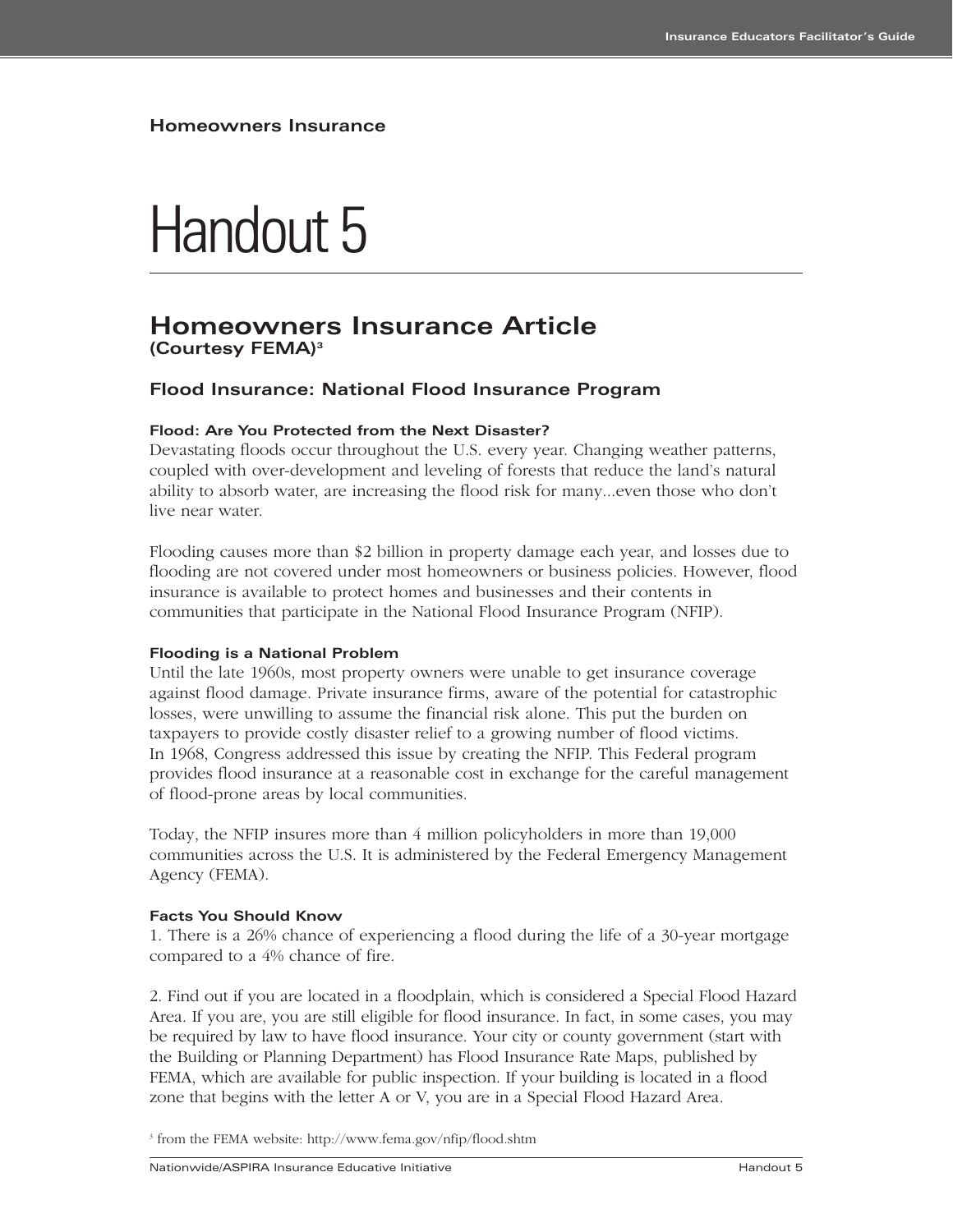3. The average premium is a little more than \$300 per year for an average of \$100,000 in coverage.

4. In low -to moderate -risk areas, coverage can be purchased for just over \$100 a year.

5. Buy as much flood coverage as you can. Primary residences insured for 80% of their value, or the maximum amounts available, get replacement cost coverage. It pays the amount needed to repair or replace most of the building elements up to the policy limits, without deduction for depreciation, once repairs are made.

6. There is a 30-day waiting period from the time a policy is purchased until you are covered, with the following exceptions:

*There is no waiting period* if you have an existing flood insurance policy and an additional amount of flood insurance is required with the making, increasing, extending or renewing of a loan, such as a second mortgage, home equity loan, or refinancing. Coverage is effective immediately, as long as the premium is presented at or prior to loan closing.

*There is no waiting period* when flood insurance is required as a result of a lender determining that a loan which does not have flood insurance should be protected by flood insurance. Coverage is effective immediately, as long as the premium is presented at the completion of a loan application.

*There is a one-day waiting period* when an additional amount of insurance is required as a result of a map revision. This applies when the map revision is from a non-Special Flood Hazard Area to a Special Flood Hazard Area and only if the endorsement is received within 13-months following the map revision. The increased amount of coverage will be available 24-hours after the amount of coverage is applied for and the additional premium is made.

7. Flood insurance is required by law in some instances. To get Federally secured financing to buy, refinance, build, repair, reconstruct or improve structures in Special Flood Hazard Areas you may be required to purchase flood insurance. This includes most types of mortgage loans, as well as FHA and VA loans.

8. A flood insurance policy also reimburses you for actions you take to prevent flood damage. For example, costs for moving insured contents, in imminent danger of flooding, to a safe location are reimbursed up to \$500 with no deductible. Other costs, such as for sandbags, plastic sheeting and lumber, pumps, fill for temporary levees, and wood to save the building can be reimbursed up to a limit of \$750 with no deductible.

For more information about the NFIP and flood insurance, contact your insurance company or agent, or call the NFIP at **1-888-FLOOD29, TDD# 1-800-427-5593**.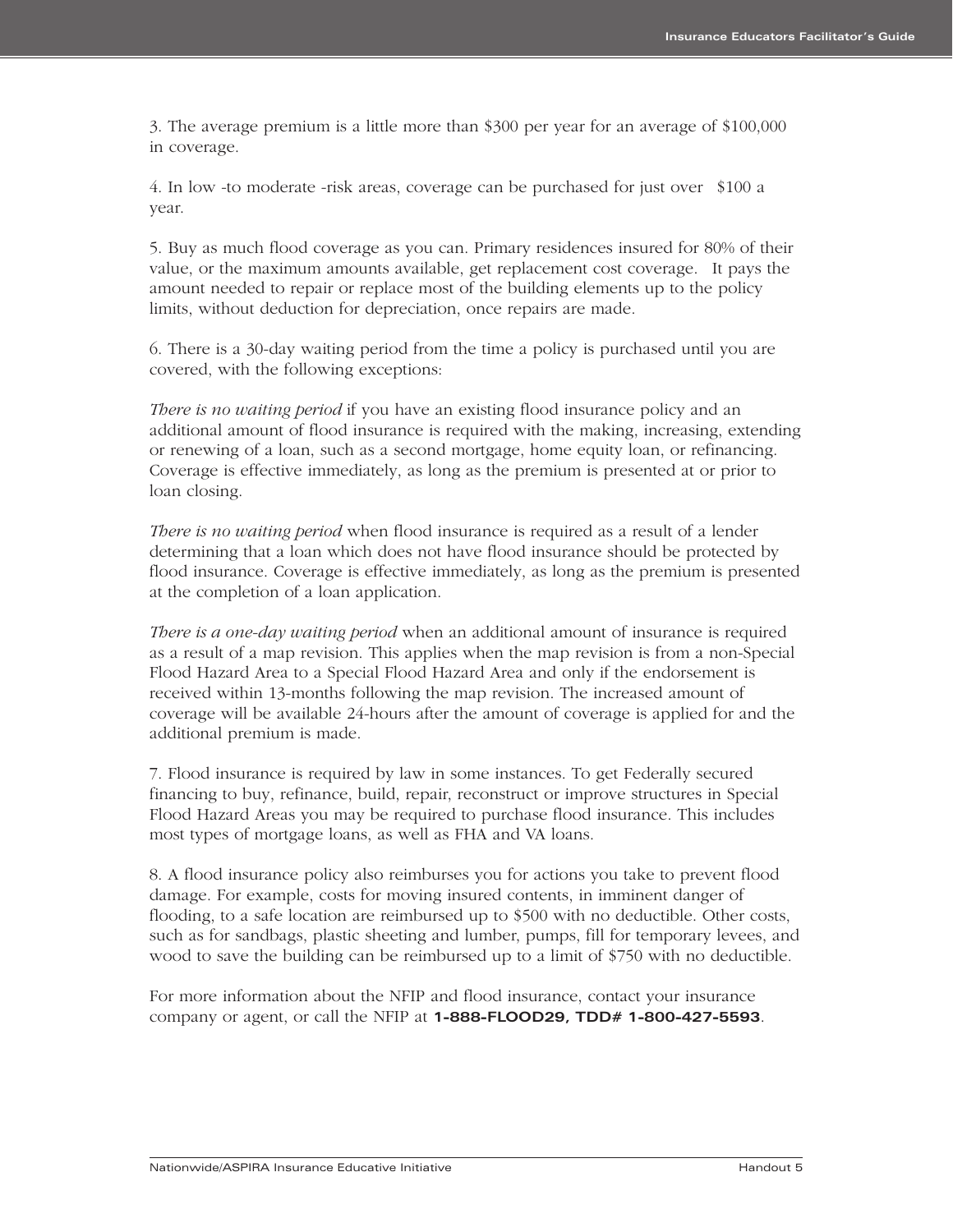**Auto Insurance**



**Inventory List for Homeowners Insurance (See following pages)**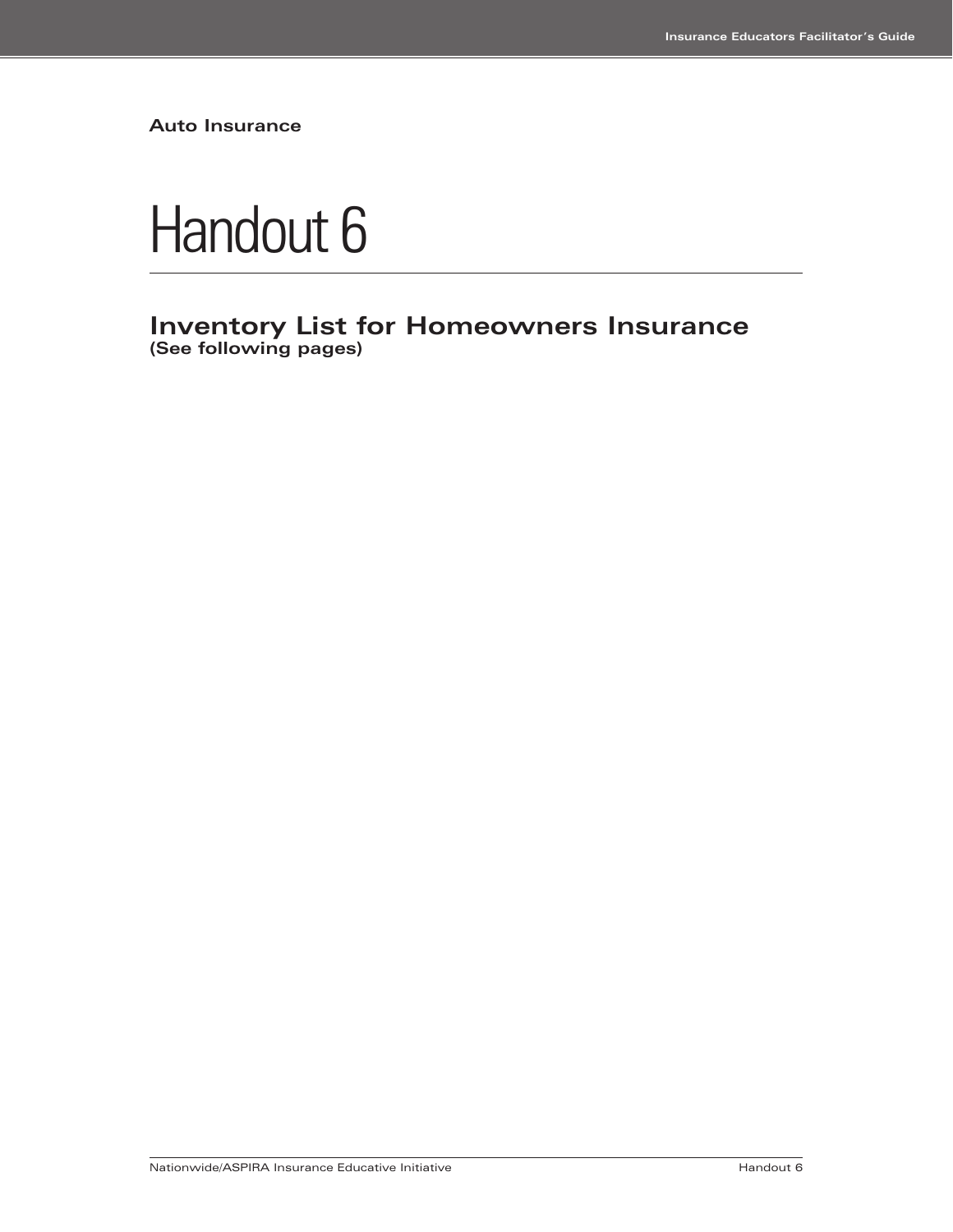## **Living Room**

| Item                            | How<br>Many? | Purchase<br>Date(s) | Serial #<br>(if applies) | Cash<br>Value | Replacement<br>Value |
|---------------------------------|--------------|---------------------|--------------------------|---------------|----------------------|
| Couch                           |              |                     |                          |               |                      |
| Loveseat                        |              |                     |                          |               |                      |
| Day Bed                         |              |                     |                          |               |                      |
| Stereo                          |              |                     |                          |               |                      |
| <b>Stereo Components</b>        |              |                     |                          |               |                      |
| Speakers                        |              |                     |                          |               |                      |
| Computer                        |              |                     |                          |               |                      |
| Printer                         |              |                     |                          |               |                      |
| Compuer desk                    |              |                     |                          |               |                      |
| "Bookcase, Small"               |              |                     |                          |               |                      |
| "Bookcase, Large"               |              |                     |                          |               |                      |
| "Table, Coffee"                 |              |                     |                          |               |                      |
| "Table, End"                    |              |                     |                          |               |                      |
| "Table, Drop Leaf / Occasional" |              |                     |                          |               |                      |
| Footstool                       |              |                     |                          |               |                      |
| "Cabinet, Curio"                |              |                     |                          |               |                      |
| <b>Hall Tree</b>                |              |                     |                          |               |                      |
| <b>Entertainment Center</b>     |              |                     |                          |               |                      |
| "TV <19""                       |              |                     |                          |               |                      |
| "TV > $19"$ "                   |              |                     |                          |               |                      |
| "TV, Big Screen"                |              |                     |                          |               |                      |
| <b>VCR</b>                      |              |                     |                          |               |                      |
| <b>DVD</b>                      |              |                     |                          |               |                      |
| "PlayStation, etc."             |              |                     |                          |               |                      |
| "Chair, Straight"               |              |                     |                          |               |                      |
| "Chair, Arm"                    |              |                     |                          |               |                      |
| "Chair, Rocker"                 |              |                     |                          |               |                      |
| "Chair, Overstuffed"            |              |                     |                          |               |                      |
| "Chair, Occasional"             |              |                     |                          |               |                      |
| "Lamp, Table"                   |              |                     |                          |               |                      |
| "Lamp, Floor"                   |              |                     |                          |               |                      |
| Magazine Rack                   |              |                     |                          |               |                      |
| "Wicker Item, Small."           |              |                     |                          |               |                      |
| "Wicker Item, Large"            |              |                     |                          |               |                      |
| <b>Music Cabinet</b>            |              |                     |                          |               |                      |
| "Chest, Large"                  |              |                     |                          |               |                      |
| "Chest, Small"                  |              |                     |                          |               |                      |
| "Rug, Small"                    |              |                     |                          |               |                      |
| "Rug, Large"                    |              |                     |                          |               |                      |
| "Art Glass, Small"              |              |                     |                          |               |                      |
| "Art Glass, Large"              |              |                     |                          |               |                      |
| "Clock, Grandfather"            |              |                     |                          |               |                      |
| "Desk, Small"                   |              |                     |                          |               |                      |
| "Desk, Large"                   |              |                     |                          |               |                      |
| <b>Books</b>                    |              |                     |                          |               |                      |
| CDs                             |              |                     |                          |               |                      |
| Videos/DVDs                     |              |                     |                          |               |                      |
| Video Games                     |              |                     |                          |               |                      |
| Plants                          |              |                     |                          |               |                      |
| Other                           |              |                     |                          |               |                      |
| Other                           |              |                     |                          |               |                      |
| Other                           |              |                     |                          |               |                      |
| Other                           |              |                     |                          |               |                      |
| Other                           |              |                     |                          |               |                      |
| <b>TOTAL</b>                    |              |                     |                          |               |                      |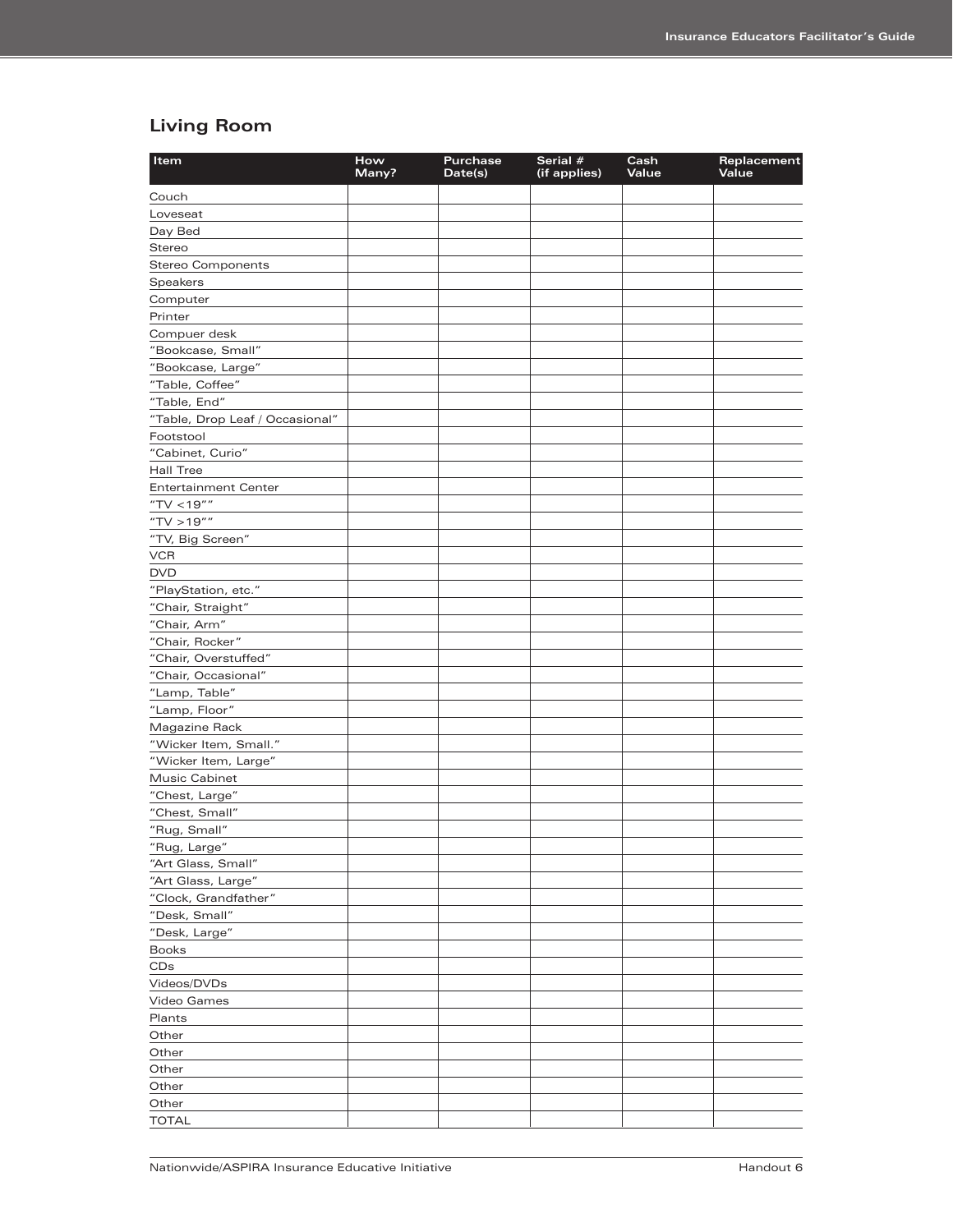## **Dining Room**

| Item                        | How<br>Many? | <b>Purchase</b><br>Date(s) | Serial #<br>(if applies) | Cash<br>Value | Replacement<br>Value |
|-----------------------------|--------------|----------------------------|--------------------------|---------------|----------------------|
| "Bench, Harvest"            |              |                            |                          |               |                      |
| "Buffet, Base"              |              |                            |                          |               |                      |
| "Cabinet, China Hutch, Top" |              |                            |                          |               |                      |
| "Cabinet, China/One Piece"  |              |                            |                          |               |                      |
| "Cabinet, Curio"            |              |                            |                          |               |                      |
| "Cabinet, Corner"           |              |                            |                          |               |                      |
| <b>Dining Table</b>         |              |                            |                          |               |                      |
| Dining Chair                |              |                            |                          |               |                      |
| "Art / Glass, Small"        |              |                            |                          |               |                      |
| "Art / Glass, Large"        |              |                            |                          |               |                      |
| <b>Tea Cart</b>             |              |                            |                          |               |                      |
| "Rug, Small"                |              |                            |                          |               |                      |
| "Rug, Large"                |              |                            |                          |               |                      |
| "Wicker Item, Small"        |              |                            |                          |               |                      |
| "Wicker Item, Large"        |              |                            |                          |               |                      |
| Server                      |              |                            |                          |               |                      |
| Lamp                        |              |                            |                          |               |                      |
| Chandelier                  |              |                            |                          |               |                      |
| China/Dishes                |              |                            |                          |               |                      |
| Silver                      |              |                            |                          |               |                      |
| Crystal                     |              |                            |                          |               |                      |
| Glassware                   |              |                            |                          |               |                      |
| Linen                       |              |                            |                          |               |                      |
| <b>Table Decorations</b>    |              |                            |                          |               |                      |
| Decorative Item             |              |                            |                          |               |                      |
| Decorative Item             |              |                            |                          |               |                      |
| Other                       |              |                            |                          |               |                      |
| Other                       |              |                            |                          |               |                      |
| Other                       |              |                            |                          |               |                      |
| Other                       |              |                            |                          |               |                      |
| <b>TOTAL</b>                |              |                            |                          |               |                      |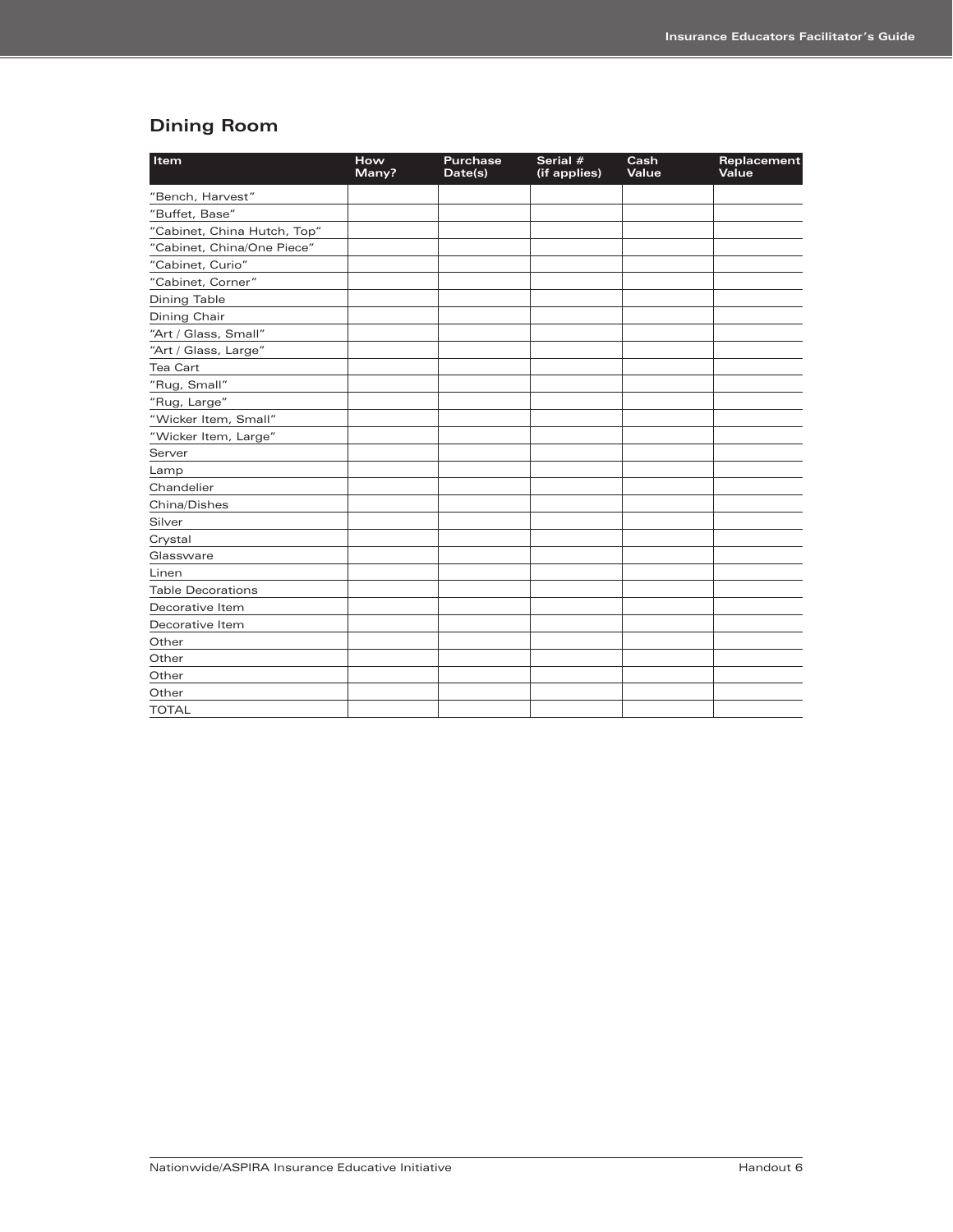#### **Bedroom**

| Mattress/Boxspring<br><b>Bed Frame</b><br>Headboard/Baseboard<br>"Chest, small"<br>"Chest, Cedar"<br>"Chest, Large"<br>Footlocker<br>"Table, Coffee"<br>"Table, End"<br>Stereo<br><b>Stereo Components</b><br>Speakers<br>Computer<br>Printer<br>Computer desk<br>"TV < $19$ """<br>"TV > $19$ """<br>"TV, Big Screen" | Item       | How<br>Many? | <b>Purchase</b><br>Date(s) | Serial #<br>(if applies) | Cash<br>Value | Replacement<br>Value |
|------------------------------------------------------------------------------------------------------------------------------------------------------------------------------------------------------------------------------------------------------------------------------------------------------------------------|------------|--------------|----------------------------|--------------------------|---------------|----------------------|
|                                                                                                                                                                                                                                                                                                                        |            |              |                            |                          |               |                      |
|                                                                                                                                                                                                                                                                                                                        |            |              |                            |                          |               |                      |
|                                                                                                                                                                                                                                                                                                                        |            |              |                            |                          |               |                      |
|                                                                                                                                                                                                                                                                                                                        |            |              |                            |                          |               |                      |
|                                                                                                                                                                                                                                                                                                                        |            |              |                            |                          |               |                      |
|                                                                                                                                                                                                                                                                                                                        |            |              |                            |                          |               |                      |
|                                                                                                                                                                                                                                                                                                                        |            |              |                            |                          |               |                      |
|                                                                                                                                                                                                                                                                                                                        |            |              |                            |                          |               |                      |
|                                                                                                                                                                                                                                                                                                                        |            |              |                            |                          |               |                      |
|                                                                                                                                                                                                                                                                                                                        |            |              |                            |                          |               |                      |
|                                                                                                                                                                                                                                                                                                                        |            |              |                            |                          |               |                      |
|                                                                                                                                                                                                                                                                                                                        |            |              |                            |                          |               |                      |
|                                                                                                                                                                                                                                                                                                                        |            |              |                            |                          |               |                      |
|                                                                                                                                                                                                                                                                                                                        |            |              |                            |                          |               |                      |
|                                                                                                                                                                                                                                                                                                                        |            |              |                            |                          |               |                      |
|                                                                                                                                                                                                                                                                                                                        |            |              |                            |                          |               |                      |
|                                                                                                                                                                                                                                                                                                                        |            |              |                            |                          |               |                      |
|                                                                                                                                                                                                                                                                                                                        |            |              |                            |                          |               |                      |
|                                                                                                                                                                                                                                                                                                                        | <b>VCR</b> |              |                            |                          |               |                      |
| <b>DVD Player</b>                                                                                                                                                                                                                                                                                                      |            |              |                            |                          |               |                      |
| "Playstation, etc."                                                                                                                                                                                                                                                                                                    |            |              |                            |                          |               |                      |
| <b>TV Table</b>                                                                                                                                                                                                                                                                                                        |            |              |                            |                          |               |                      |
| "Wicker Item, Small"                                                                                                                                                                                                                                                                                                   |            |              |                            |                          |               |                      |
| "Wicker Item, Large"                                                                                                                                                                                                                                                                                                   |            |              |                            |                          |               |                      |
| "Desk, Small"                                                                                                                                                                                                                                                                                                          |            |              |                            |                          |               |                      |
| "Desk, Large"                                                                                                                                                                                                                                                                                                          |            |              |                            |                          |               |                      |
| "Dresser, Vanity"                                                                                                                                                                                                                                                                                                      |            |              |                            |                          |               |                      |
| "Dresser, Single"                                                                                                                                                                                                                                                                                                      |            |              |                            |                          |               |                      |
| Night Stand                                                                                                                                                                                                                                                                                                            |            |              |                            |                          |               |                      |
| "Bookcase, Large"                                                                                                                                                                                                                                                                                                      |            |              |                            |                          |               |                      |
| "Chair, Small"                                                                                                                                                                                                                                                                                                         |            |              |                            |                          |               |                      |
| "Chair, Large"                                                                                                                                                                                                                                                                                                         |            |              |                            |                          |               |                      |
| "Chair, Rocker"                                                                                                                                                                                                                                                                                                        |            |              |                            |                          |               |                      |
| "Wardrobe / Armoire, Small"                                                                                                                                                                                                                                                                                            |            |              |                            |                          |               |                      |
| "Rug, Small"                                                                                                                                                                                                                                                                                                           |            |              |                            |                          |               |                      |
| "Rug, Large"                                                                                                                                                                                                                                                                                                           |            |              |                            |                          |               |                      |
| "Art/Glass, Small"                                                                                                                                                                                                                                                                                                     |            |              |                            |                          |               |                      |
| "Art/Glass, Large"                                                                                                                                                                                                                                                                                                     |            |              |                            |                          |               |                      |
| <b>DVDs</b>                                                                                                                                                                                                                                                                                                            |            |              |                            |                          |               |                      |
| CDs                                                                                                                                                                                                                                                                                                                    |            |              |                            |                          |               |                      |
| Games                                                                                                                                                                                                                                                                                                                  |            |              |                            |                          |               |                      |
| Other                                                                                                                                                                                                                                                                                                                  |            |              |                            |                          |               |                      |
| Other                                                                                                                                                                                                                                                                                                                  |            |              |                            |                          |               |                      |
| Other                                                                                                                                                                                                                                                                                                                  |            |              |                            |                          |               |                      |
| <b>TOTAL</b>                                                                                                                                                                                                                                                                                                           |            |              |                            |                          |               |                      |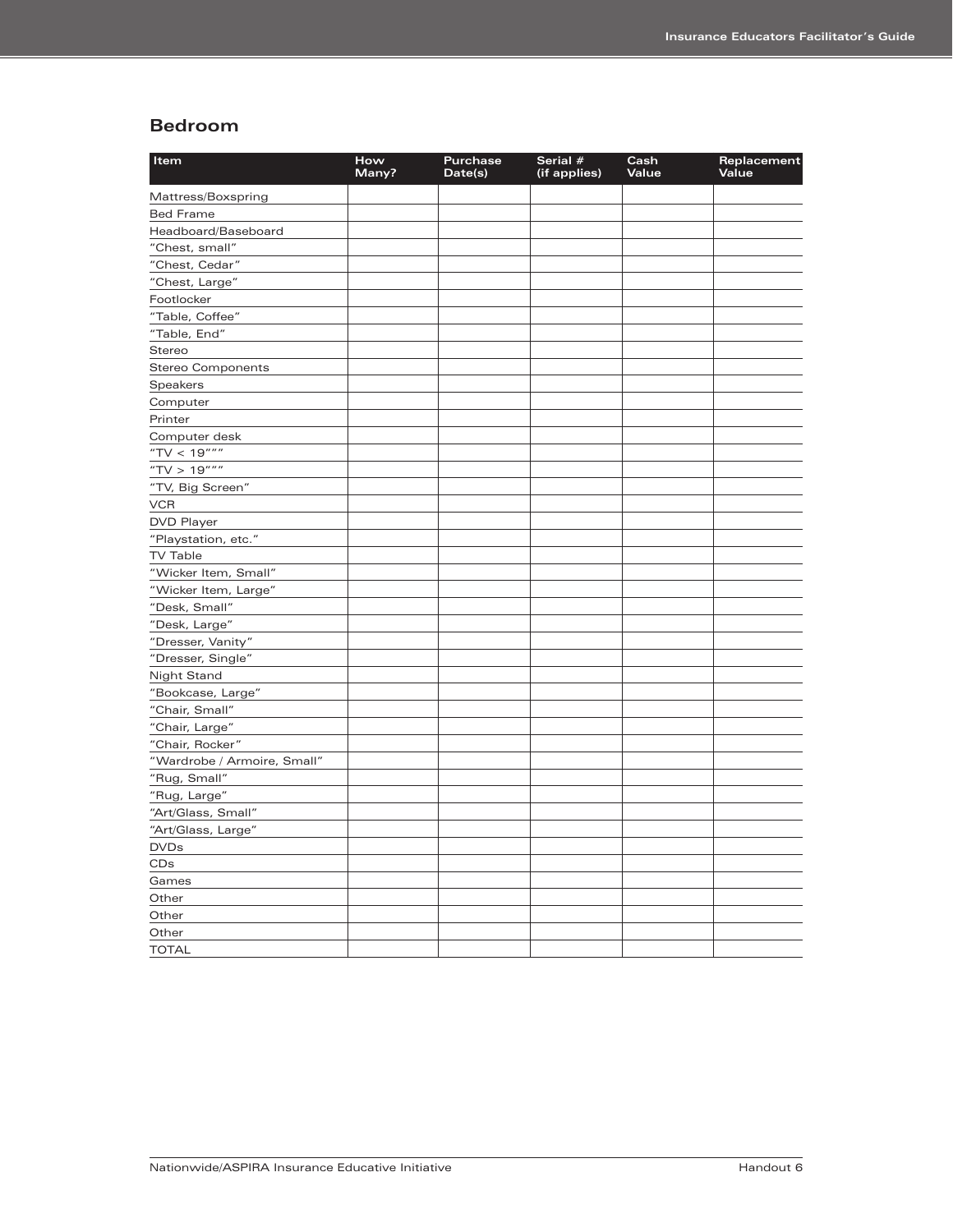#### **Kitchen**

| Item                    | How<br>Many? | <b>Purchase</b><br>Date(s) | Serial #<br>(if applies) | Cash<br>Value | Replacement<br>Value |
|-------------------------|--------------|----------------------------|--------------------------|---------------|----------------------|
| Refrigerator            |              |                            |                          |               |                      |
| Stove                   |              |                            |                          |               |                      |
| Dishwasher              |              |                            |                          |               |                      |
| Microwave               |              |                            |                          |               |                      |
| Baker's Rack            |              |                            |                          |               |                      |
| Table                   |              |                            |                          |               |                      |
| Chair                   |              |                            |                          |               |                      |
| Highchair               |              |                            |                          |               |                      |
| Ironing Board           |              |                            |                          |               |                      |
| Iron                    |              |                            |                          |               |                      |
| <b>Small Appliances</b> |              |                            |                          |               |                      |
| <b>Dishes</b>           |              |                            |                          |               |                      |
| Flatware                |              |                            |                          |               |                      |
| Kitchen Cabinet         |              |                            |                          |               |                      |
| Serving Cart            |              |                            |                          |               |                      |
| "TV < $19$ """          |              |                            |                          |               |                      |
| "TV > $19$ """          |              |                            |                          |               |                      |
| Radio/Stereo            |              |                            |                          |               |                      |
| Other                   |              |                            |                          |               |                      |
| Other                   |              |                            |                          |               |                      |
| Other                   |              |                            |                          |               |                      |
| Other                   |              |                            |                          |               |                      |
| <b>TOTAL</b>            |              |                            |                          |               |                      |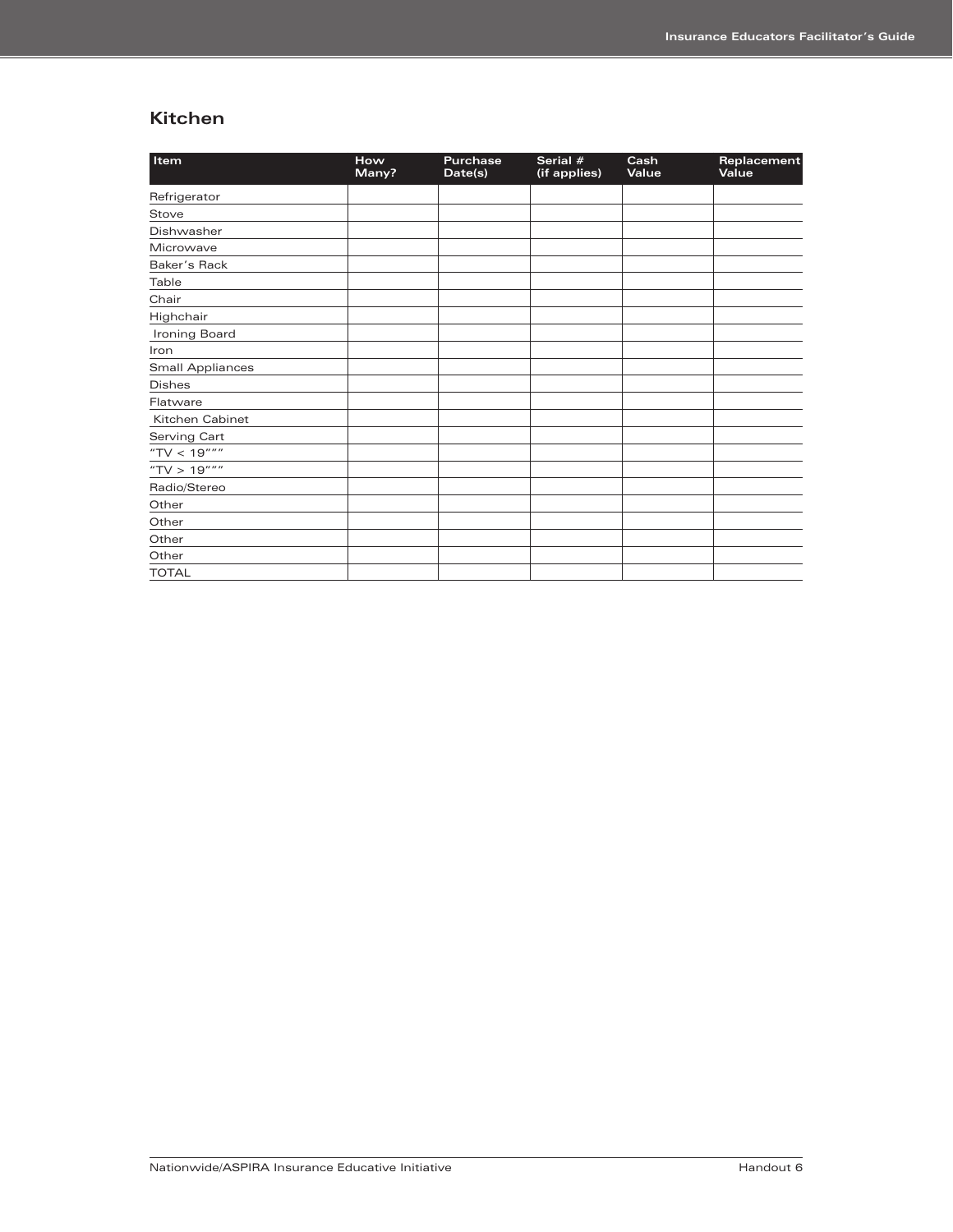### **Office/Den**

| Item                 | <b>How</b><br>Many? | <b>Purchase</b><br>Date(s) | Serial #<br>(if applies) | Cash<br>Value | Replacement<br>Value |
|----------------------|---------------------|----------------------------|--------------------------|---------------|----------------------|
| "Bookcase, Small"    |                     |                            |                          |               |                      |
| "Bookcase, Large"    |                     |                            |                          |               |                      |
| "Chair, Small"       |                     |                            |                          |               |                      |
| "Chair, Large"       |                     |                            |                          |               |                      |
| Computer             |                     |                            |                          |               |                      |
| "Computer, Printer"  |                     |                            |                          |               |                      |
| "Copier, Table-Top"  |                     |                            |                          |               |                      |
| "Copier, Floor"      |                     |                            |                          |               |                      |
| Fax machine          |                     |                            |                          |               |                      |
| Credenza             |                     |                            |                          |               |                      |
| <b>Desk</b>          |                     |                            |                          |               |                      |
| Computer table       |                     |                            |                          |               |                      |
| File cabinet         |                     |                            |                          |               |                      |
| Table                |                     |                            |                          |               |                      |
| "Art / Glass, Small" |                     |                            |                          |               |                      |
| "Art / Glass, Large" |                     |                            |                          |               |                      |
| "Wicker Item, Small" |                     |                            |                          |               |                      |
| "Wicker Item, Large" |                     |                            |                          |               |                      |
| Stool                |                     |                            |                          |               |                      |
| Other                |                     |                            |                          |               |                      |
| Other                |                     |                            |                          |               |                      |
| Other                |                     |                            |                          |               |                      |
| Other                |                     |                            |                          |               |                      |
| <b>TOTAL</b>         |                     |                            |                          |               |                      |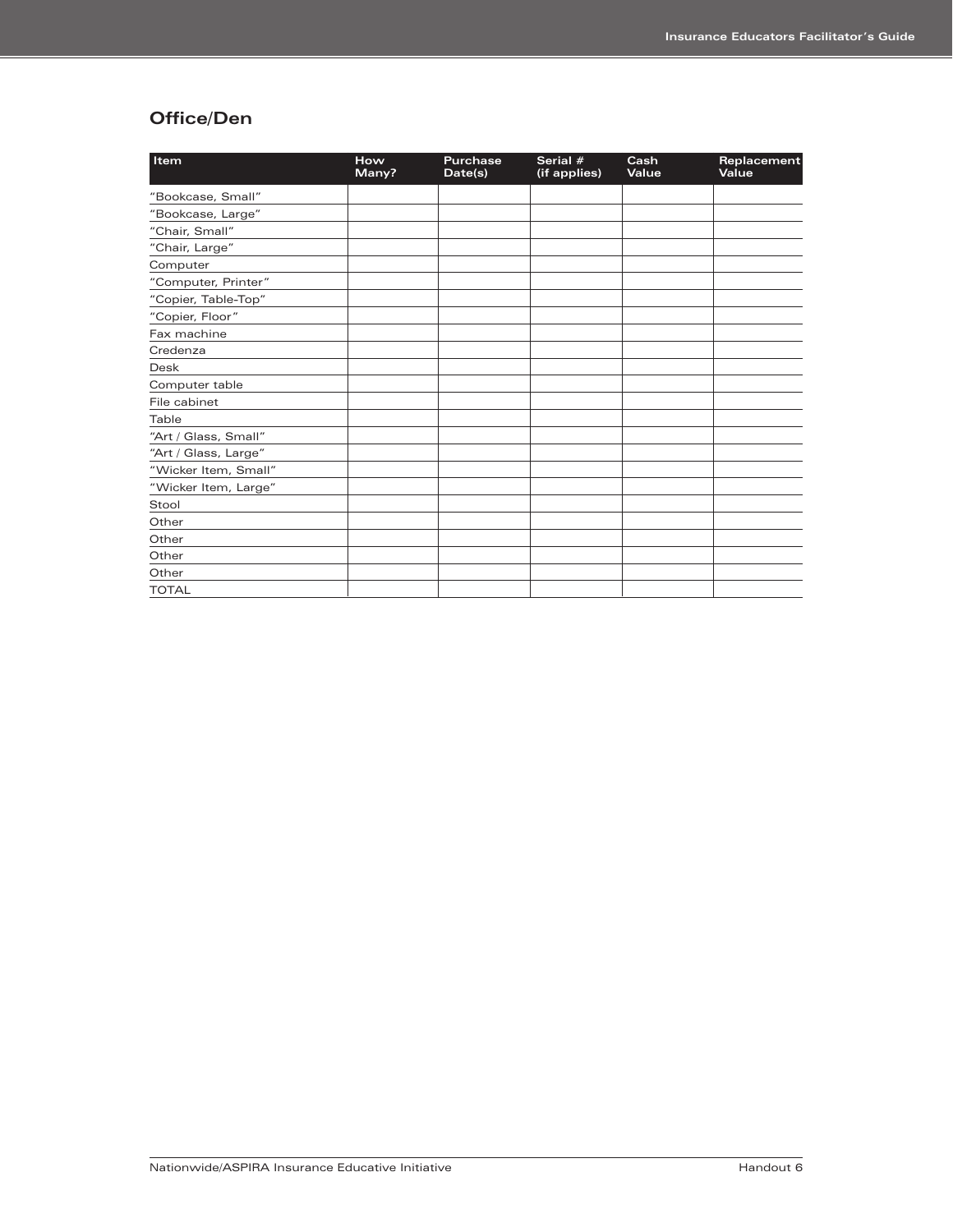### **Nursery**

| Item                 | How<br>Many? | <b>Purchase</b><br>Date(s) | Serial #<br>(if applies) | Cash<br>Value | Replacement<br>Value |
|----------------------|--------------|----------------------------|--------------------------|---------------|----------------------|
| <b>Bassinette</b>    |              |                            |                          |               |                      |
| "Bed, Youth"         |              |                            |                          |               |                      |
| "Crib, Baby"         |              |                            |                          |               |                      |
| "Chair, Child's"     |              |                            |                          |               |                      |
| "Chair, High"        |              |                            |                          |               |                      |
| "Chair, Rocker"      |              |                            |                          |               |                      |
| Chest                |              |                            |                          |               |                      |
| "Chest, Toy"         |              |                            |                          |               |                      |
| <b>Dresser</b>       |              |                            |                          |               |                      |
| Playpen              |              |                            |                          |               |                      |
| "Table, Child's"     |              |                            |                          |               |                      |
| Table                |              |                            |                          |               |                      |
| "Wicker Item, Small" |              |                            |                          |               |                      |
| "Wicker Item, Large" |              |                            |                          |               |                      |
| "Art/Glass, Small"   |              |                            |                          |               |                      |
| "Art/Glass, Large"   |              |                            |                          |               |                      |
| "Rug, Large"         |              |                            |                          |               |                      |
| "Rug, Small"         |              |                            |                          |               |                      |
| <b>Books</b>         |              |                            |                          |               |                      |
| Toys                 |              |                            |                          |               |                      |
| "Toys, Electronic"   |              |                            |                          |               |                      |
| Games                |              |                            |                          |               |                      |
| "Games, electronic"  |              |                            |                          |               |                      |
| "Games, computer"    |              |                            |                          |               |                      |
| Videos/DVDs          |              |                            |                          |               |                      |
| Decorative Items     |              |                            |                          |               |                      |
| "TV > $19$ ""        |              |                            |                          |               |                      |
| "TV < $19$ """       |              |                            |                          |               |                      |
| DVD/DCR              |              |                            |                          |               |                      |
| Computer             |              |                            |                          |               |                      |
| Radio/Stereo         |              |                            |                          |               |                      |
| Other                |              |                            |                          |               |                      |
| Other                |              |                            |                          |               |                      |
| Other                |              |                            |                          |               |                      |
| Other                |              |                            |                          |               |                      |
| <b>TOTAL</b>         |              |                            |                          |               |                      |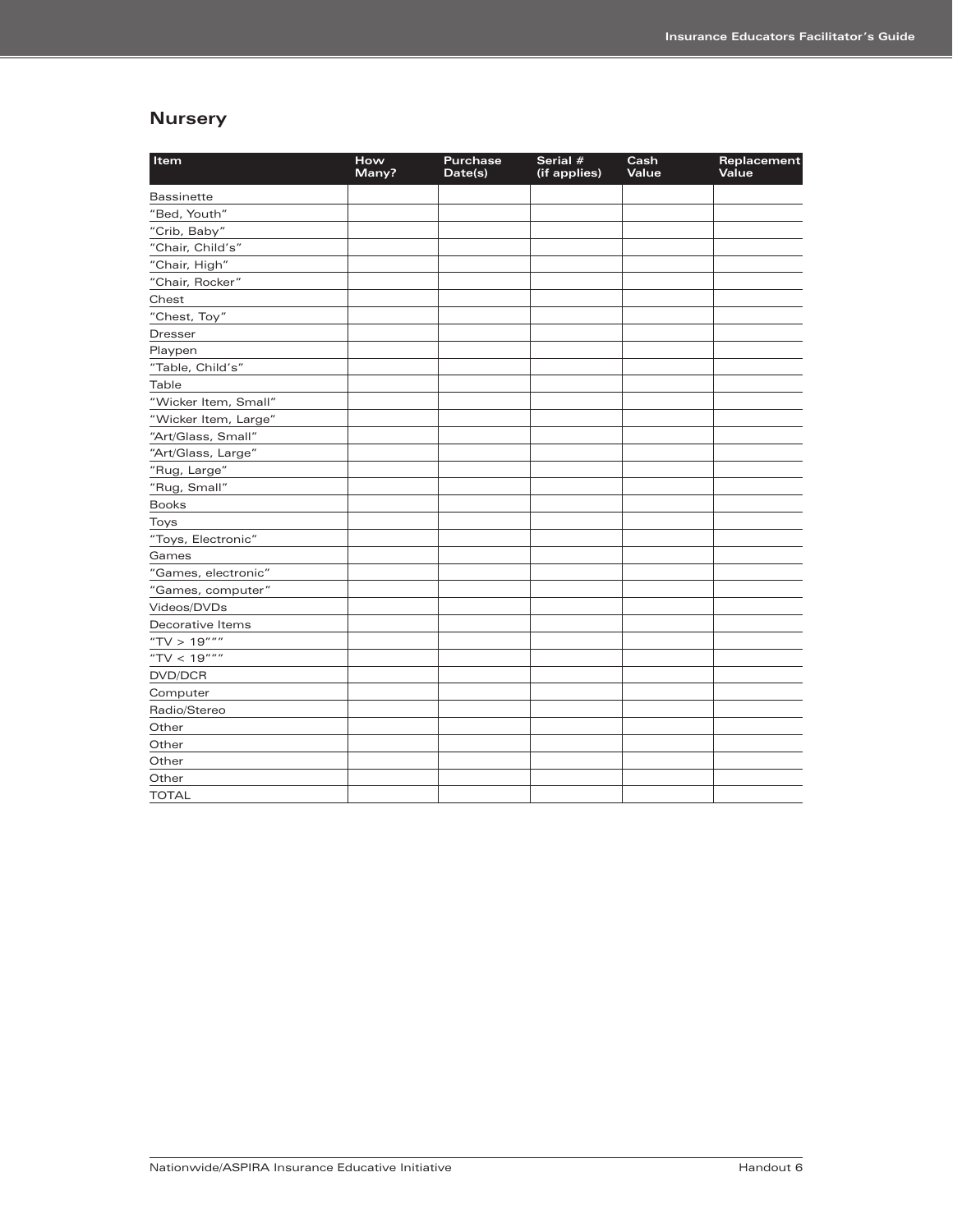## **Family Room/Basement**

| Item                            | How<br>Many? | Purchase<br>Date(s) | Serial #<br>(if applies) | Cash<br>Value | Replacement<br>Value |
|---------------------------------|--------------|---------------------|--------------------------|---------------|----------------------|
| Couch                           |              |                     |                          |               |                      |
| Loveseat                        |              |                     |                          |               |                      |
| Day Bed                         |              |                     |                          |               |                      |
| Stereo                          |              |                     |                          |               |                      |
| <b>Stereo Components</b>        |              |                     |                          |               |                      |
| <b>Speakers</b>                 |              |                     |                          |               |                      |
| Computer                        |              |                     |                          |               |                      |
| Printer                         |              |                     |                          |               |                      |
| Compuer desk                    |              |                     |                          |               |                      |
| "Bookcase, Small"               |              |                     |                          |               |                      |
| "Bookcase, Large"               |              |                     |                          |               |                      |
| "Table, Coffee"                 |              |                     |                          |               |                      |
| "Table, End"                    |              |                     |                          |               |                      |
| "Table, Drop Leaf / Occasional" |              |                     |                          |               |                      |
| Footstool                       |              |                     |                          |               |                      |
| "Cabinet, Curio"                |              |                     |                          |               |                      |
| <b>Hall Tree</b>                |              |                     |                          |               |                      |
| <b>Entertainment Center</b>     |              |                     |                          |               |                      |
| "TV <19"""                      |              |                     |                          |               |                      |
| "TV > $19$ """                  |              |                     |                          |               |                      |
| "TV, Big Screen"                |              |                     |                          |               |                      |
| <b>VCR</b>                      |              |                     |                          |               |                      |
| <b>DVD</b>                      |              |                     |                          |               |                      |
| "PlayStation, etc."             |              |                     |                          |               |                      |
| "Chair, Straight"               |              |                     |                          |               |                      |
| "Chair, Arm"                    |              |                     |                          |               |                      |
| "Chair, Rocker"                 |              |                     |                          |               |                      |
| "Chair, Overstuffed"            |              |                     |                          |               |                      |
| "Chair, Occasional"             |              |                     |                          |               |                      |
| " Lamp, Table"                  |              |                     |                          |               |                      |
| "Lamp, Floor"                   |              |                     |                          |               |                      |
|                                 |              |                     |                          |               |                      |
| Magazine Rack                   |              |                     |                          |               |                      |
| "Wicker Item, Small."           |              |                     |                          |               |                      |
| "Wicker Item, Large"            |              |                     |                          |               |                      |
| Music Cabinet                   |              |                     |                          |               |                      |
| "Chest, Large"                  |              |                     |                          |               |                      |
| "Chest, Small"                  |              |                     |                          |               |                      |
| "Rug, Small"                    |              |                     |                          |               |                      |
| "Rug, Large"                    |              |                     |                          |               |                      |
| "Art Glass, Small"              |              |                     |                          |               |                      |
| "Art Glass, Large"              |              |                     |                          |               |                      |
| "Clock, Grandfather"            |              |                     |                          |               |                      |
| "Desk, Small"                   |              |                     |                          |               |                      |
| "Desk, Large"                   |              |                     |                          |               |                      |
| <b>Books</b>                    |              |                     |                          |               |                      |
| CDs                             |              |                     |                          |               |                      |
| Videos/DVDs                     |              |                     |                          |               |                      |
| Video Games                     |              |                     |                          |               |                      |
| Plants                          |              |                     |                          |               |                      |
| Other                           |              |                     |                          |               |                      |
| Other                           |              |                     |                          |               |                      |
| Other                           |              |                     |                          |               |                      |
| Other                           |              |                     |                          |               |                      |
| <b>TOTAL</b>                    |              |                     |                          |               |                      |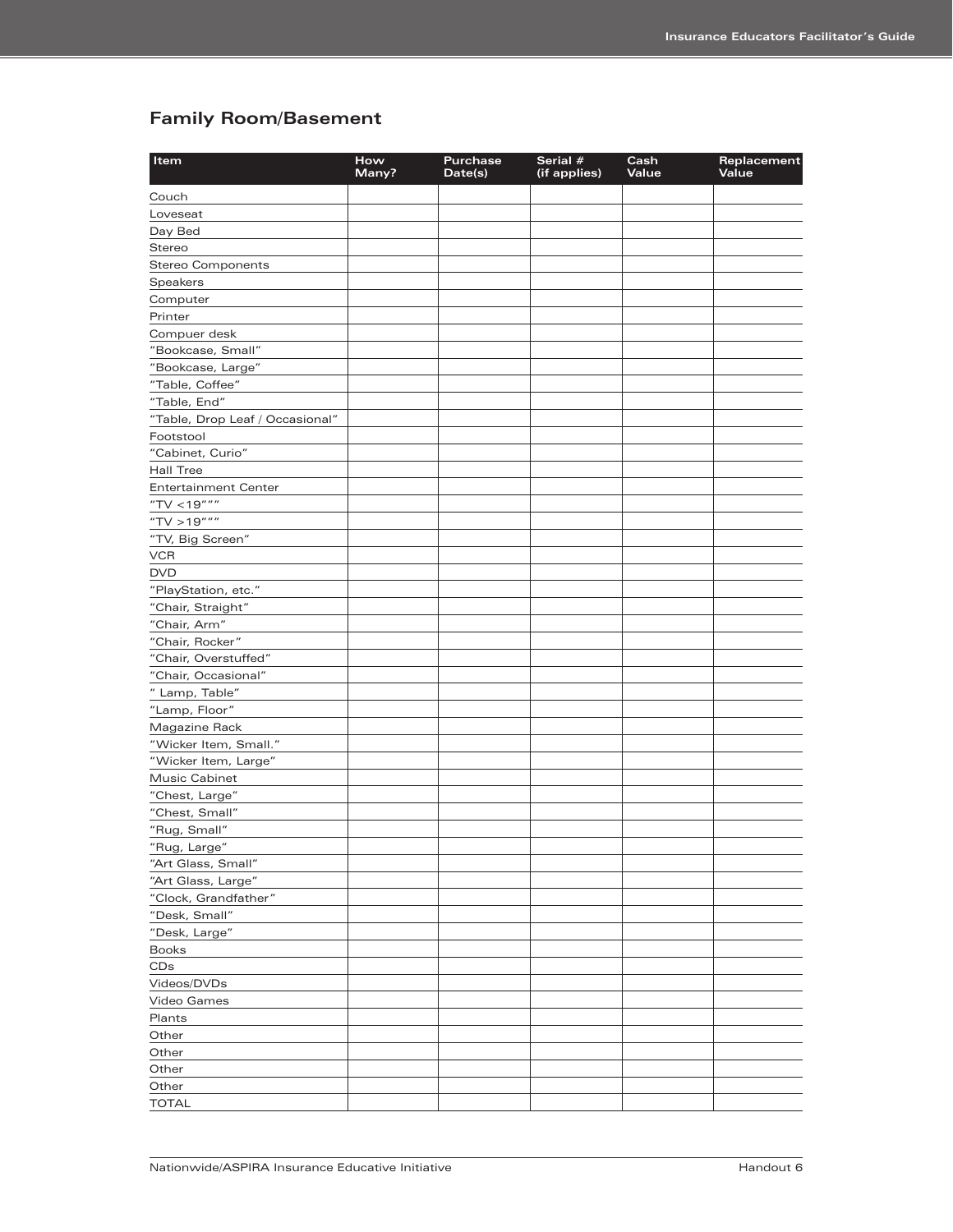## **Misc. Inside Items**

| Item                       | How<br>Many? | <b>Purchase</b><br>Date(s) | Serial #<br>(if applies) | Cash<br>Value | Replacement<br>Value |
|----------------------------|--------------|----------------------------|--------------------------|---------------|----------------------|
| <b>Barbells</b>            |              |                            |                          |               |                      |
| "Basket, Clothes"          |              |                            |                          |               |                      |
| Tennis racket              |              |                            |                          |               |                      |
| Bowling Ball/Bag           |              |                            |                          |               |                      |
| Sports Equipment           |              |                            |                          |               |                      |
| <b>Card Table</b>          |              |                            |                          |               |                      |
| Chair                      |              |                            |                          |               |                      |
| Clothes Hamper             |              |                            |                          |               |                      |
| "Cot, Folding"             |              |                            |                          |               |                      |
| Fan                        |              |                            |                          |               |                      |
| <b>Plant Stand</b>         |              |                            |                          |               |                      |
| Foot Locker                |              |                            |                          |               |                      |
| Game Table                 |              |                            |                          |               |                      |
| "Heater, Gas/Electric"     |              |                            |                          |               |                      |
| "Sewing Machine, Portable" |              |                            |                          |               |                      |
| "Sewing Machine, Console"  |              |                            |                          |               |                      |
| "Sewing Machine, Cabinet"  |              |                            |                          |               |                      |
| Suitcase                   |              |                            |                          |               |                      |
| <b>Wastepaper Baskets</b>  |              |                            |                          |               |                      |
| Ping Pong Table            |              |                            |                          |               |                      |
| Pool Table                 |              |                            |                          |               |                      |
| "Table, Utility"           |              |                            |                          |               |                      |
| Tablesaw                   |              |                            |                          |               |                      |
| Musical Instrument         |              |                            |                          |               |                      |
| Other                      |              |                            |                          |               |                      |
| Other                      |              |                            |                          |               |                      |
| Other                      |              |                            |                          |               |                      |
| <b>TOTAL</b>               |              |                            |                          |               |                      |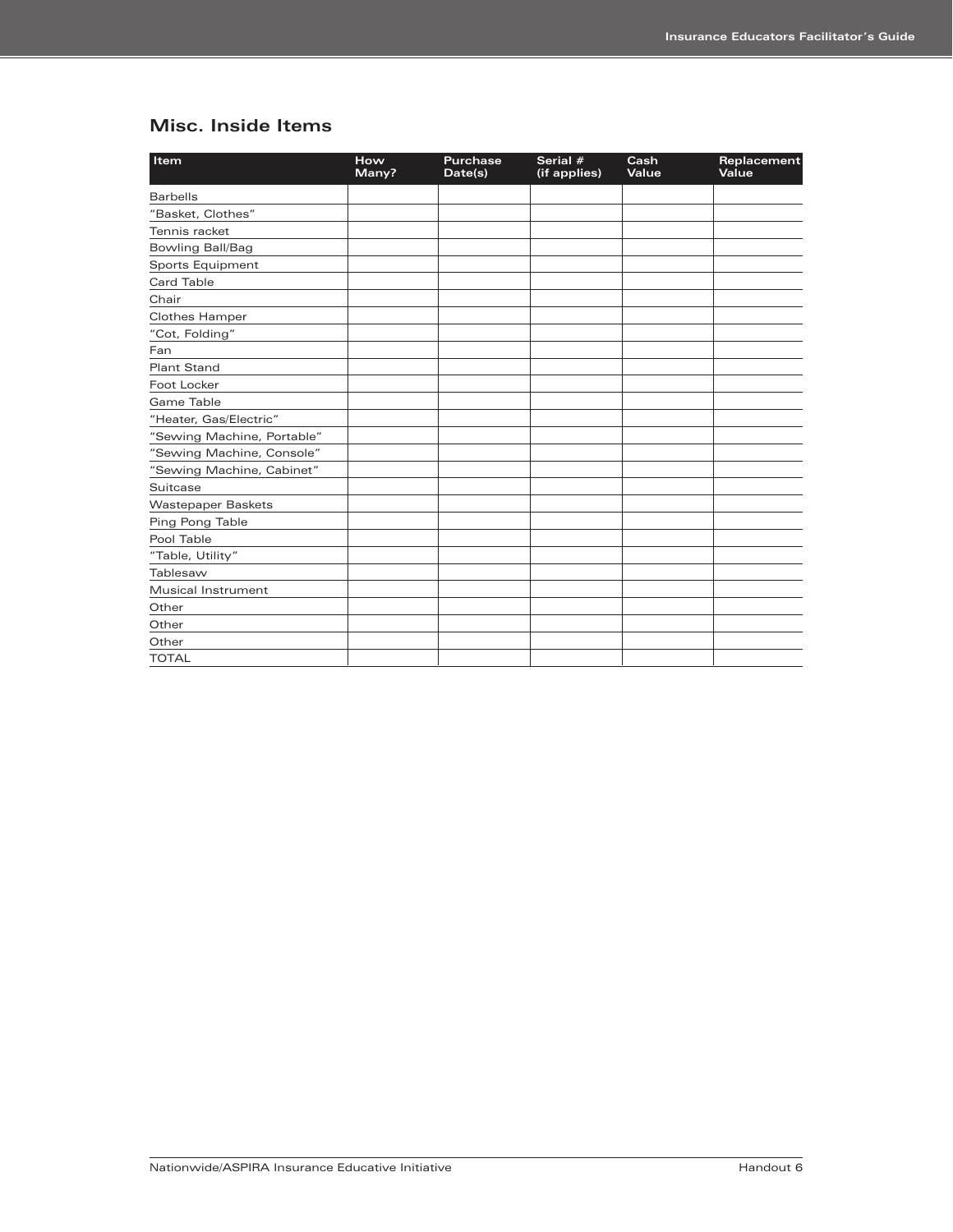## **Misc. Outside Items**

| Item                        | How<br>Many? | <b>Purchase</b><br>Date(s) | Serial #<br>(if applies) | Cash<br>Value | Replacement<br>Value |
|-----------------------------|--------------|----------------------------|--------------------------|---------------|----------------------|
| <b>BBQ Grill</b>            |              |                            |                          |               |                      |
| "Chair, Plastic"            |              |                            |                          |               |                      |
| "Chair, Aluminum"           |              |                            |                          |               |                      |
| "Chair, Wood"               |              |                            |                          |               |                      |
| Auto tools/parts            |              |                            |                          |               |                      |
| Garden Hose/Tools           |              |                            |                          |               |                      |
| Hobby tools/parts           |              |                            |                          |               |                      |
| Glider/Settee               |              |                            |                          |               |                      |
| Ladder                      |              |                            |                          |               |                      |
| Lawnmower                   |              |                            |                          |               |                      |
| Leaf Sweeper                |              |                            |                          |               |                      |
| Snow blower                 |              |                            |                          |               |                      |
| Bicycle/ Tricycle           |              |                            |                          |               |                      |
| Sand Box                    |              |                            |                          |               |                      |
| Sled                        |              |                            |                          |               |                      |
| Outside Child Slide         |              |                            |                          |               |                      |
| "Outside Child, Gym"        |              |                            |                          |               |                      |
| "Outside Child, Swings"     |              |                            |                          |               |                      |
| "Wagon, Child's"            |              |                            |                          |               |                      |
| <b>Outdoor Drying Racks</b> |              |                            |                          |               |                      |
| Picnic Table                |              |                            |                          |               |                      |
| Picnic Bench                |              |                            |                          |               |                      |
| "Roller, Lawn"              |              |                            |                          |               |                      |
| Spreader                    |              |                            |                          |               |                      |
| <b>Ornamental Statue</b>    |              |                            |                          |               |                      |
| <b>Tackle Box</b>           |              |                            |                          |               |                      |
| Tire                        |              |                            |                          |               |                      |
| <b>Trash Can</b>            |              |                            |                          |               |                      |
| Workbench                   |              |                            |                          |               |                      |
| Other                       |              |                            |                          |               |                      |
| Other                       |              |                            |                          |               |                      |
| Other                       |              |                            |                          |               |                      |
| Other                       |              |                            |                          |               |                      |
| <b>TOTALS</b>               |              |                            |                          |               |                      |

## **Bulky Articles/Appliances**

| <b>Item</b>            | <b>How</b><br>Many? | <b>Purchase</b><br>Date(s) | Serial $#$<br>(if applies) | Cash<br>Value | Replacement<br>Value |
|------------------------|---------------------|----------------------------|----------------------------|---------------|----------------------|
| Appliances             |                     |                            |                            |               |                      |
| Air Conditioner        |                     |                            |                            |               |                      |
| <b>Washing Machine</b> |                     |                            |                            |               |                      |
| Dryer                  |                     |                            |                            |               |                      |
| Dehumidifier           |                     |                            |                            |               |                      |
| Freezer                |                     |                            |                            |               |                      |
| Piano/Organ            |                     |                            |                            |               |                      |